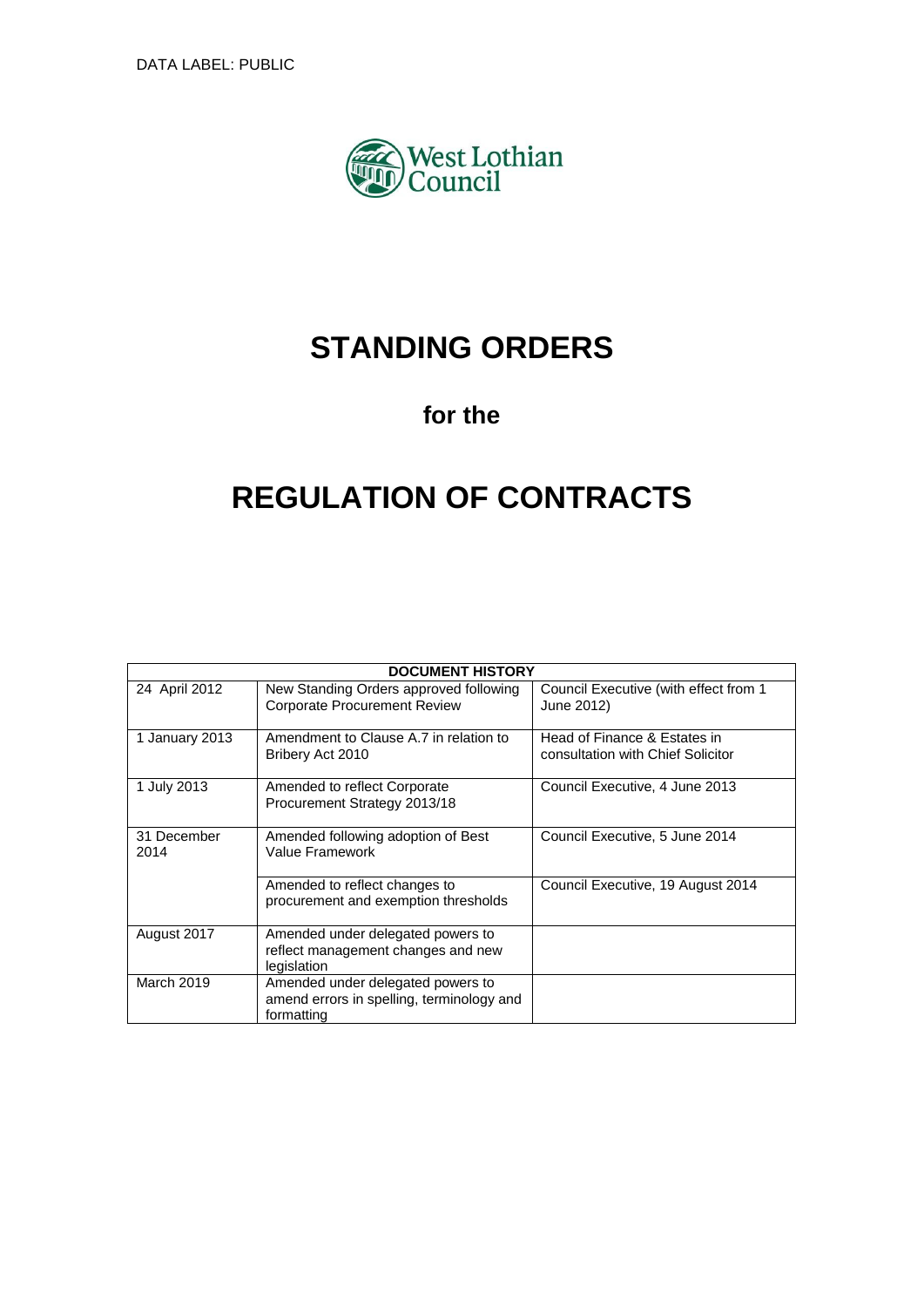# **CONTENTS**

| А  |                                                                                                                           | Introduction                                                                           | $\overline{2}$ |
|----|---------------------------------------------------------------------------------------------------------------------------|----------------------------------------------------------------------------------------|----------------|
| В  |                                                                                                                           | Definitions                                                                            | 5              |
| C  |                                                                                                                           | <b>Standing Orders</b>                                                                 | $\overline{7}$ |
|    | 1                                                                                                                         | Roles and Responsibilities                                                             | 7              |
|    | $\overline{2}$                                                                                                            | <b>Application and Exceptions</b>                                                      | 8              |
|    | 3                                                                                                                         | Before Commencing the Procurement Process                                              | 9              |
|    | 4                                                                                                                         | <b>Issuing Documentation and Advertising</b>                                           | 10             |
|    | 5                                                                                                                         | <b>Receiving Quotations and Tenders</b>                                                | 11             |
|    | 6                                                                                                                         | Evaluation                                                                             | 12             |
|    | 7                                                                                                                         | Selection and Acceptance                                                               | 12             |
|    | 8                                                                                                                         | <b>Contract Monitoring</b>                                                             | 12             |
|    | 9                                                                                                                         | <b>Extensions and Renewals</b>                                                         | 12             |
|    | 10                                                                                                                        | <b>Records and Reporting</b>                                                           | 13             |
|    | 11                                                                                                                        | <b>Disposals</b>                                                                       | 13             |
|    |                                                                                                                           | <b>APPENDICES</b>                                                                      |                |
| 1  |                                                                                                                           | Contract Strategy Template (A.9)                                                       | 14             |
| 2  | Procurement Process Flowchart (A.9)                                                                                       |                                                                                        | 20             |
| 3A |                                                                                                                           | Business Case Template for departure from Standing Orders (£1,000 to<br>£4,999, SO2.3) | 21             |
| 3B | Business Case Template for departure from Standing Orders (£5,000 to<br>22<br>£49,999, SO2.3)                             |                                                                                        |                |
| 4  | Business Case Template for Renewal or Extension (SO9.2)<br>23                                                             |                                                                                        |                |
| 5  | Cross Border Interest and Adequate Advertising (SO3.1, SO4.7)                                                             |                                                                                        | 24             |
| 6  | Remit and Scope of CHCP Health Care and Support Services<br>26<br>Contracts Advisory Group Contracts Advisory Group (A.3) |                                                                                        |                |
| 7  | <b>Part A Services</b><br>30                                                                                              |                                                                                        |                |
| 8  |                                                                                                                           | <b>Part B Services</b>                                                                 | 31             |
|    |                                                                                                                           |                                                                                        |                |

9 Works 32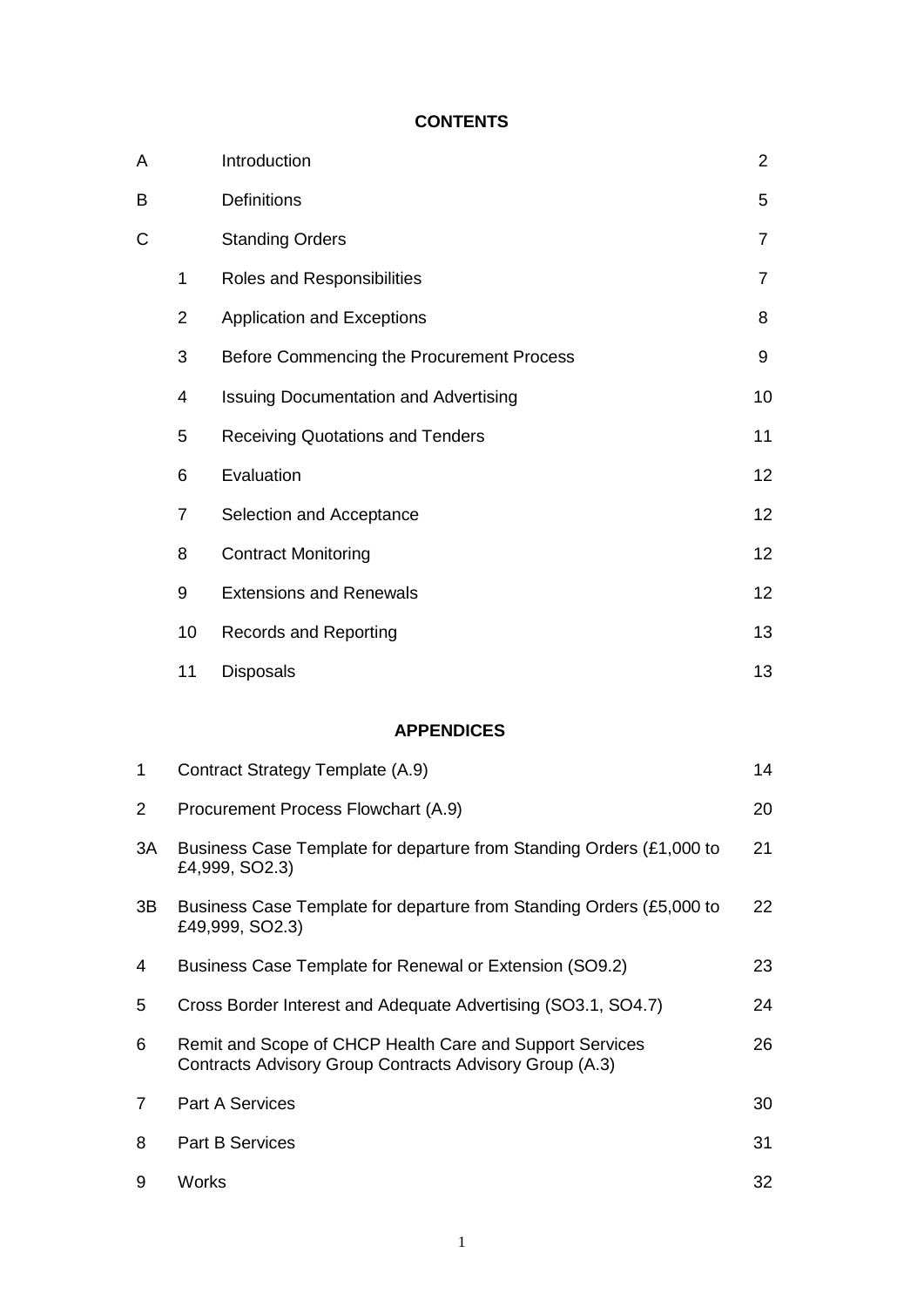# **A. INTRODUCTION**

- 1. The purposes of these Standing Orders are:
	- to ensure that uniform contracting procedures of the highest standard are laid down for use throughout the council,
	- to secure competition and compliance with the law with respect to all contracts,
	- to ensure the council obtains best value in its procurement and contracting,
	- to provide a framework for detailed Procurement Procedures which can be made by Senior Officers under delegated powers, and
	- to afford protection to the council and its staff
- 2. Legislation regulates how contracts can be made by or on behalf of the council. In this context, "contract" means any agreement:
	- with an individual, company or other organisation
	- for the execution of building and civil engineering works or
	- for the supply of goods, materials or services, and
	- which is authorised to be entered into by the council or one of its committees or sub-committees, usually in writing, or
	- which is entered into, either in writing or verbally, by an officer of the council, acting under their delegated powers to do so, and
	- which commits the council to the outcome of the agreement and, therefore, is legally enforceable by either the council or the other party or parties to the agreement.
- 3. In particular, the Local Government (Scotland) Act 1973, section 81 requires the council to make Standing Orders with respect to the making of contracts by or on behalf of the council for both works and for the supply of goods and materials. Such Standing Orders must include provision for securing competition for such contracts and for regulating the manner in which tenders are invited by the council. Section 81 also gives the council the power to make, if it chooses, Standing Orders for contracts for the supply of services, as distinct from the supply of goods and materials. These Standing Orders cover contracts for services as well.

Section 81 allows the council to exempt any contract from this requirement for competition where the council decides that it is satisfied that the exemption is justified by special circumstances. However, this exemption from competition can only apply to contracts where the aggregated estimated cost is less than the relevant EU threshold under the European Procurement Directives. Even in some of those cases, consideration is still required about the appropriate method and extent of advertising or publicity. These Standing Orders contain procedures for the granting of such exemptions.

The council has in particular decided that contracts covered by the West Lothian Health & Social Care Partnership which are health and social care services covered by Appendix 7 should be exempt from the full rigour of these Standing Orders. Such contracts are treated differently in procurement legislation and regulations, and are of a particular nature where the needs of service users are of over-riding importance. They are governed by a separate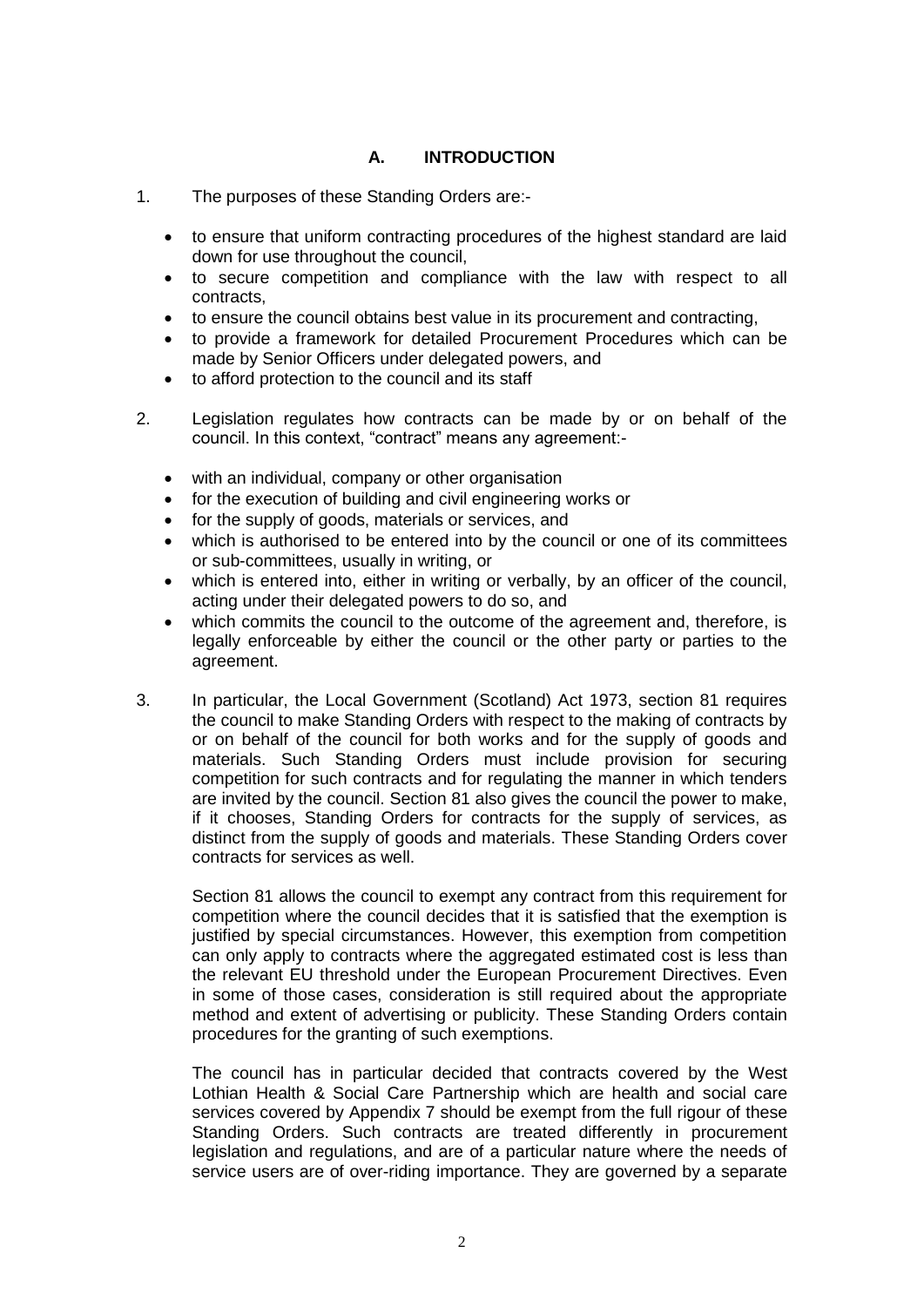and distinct process and set of procurement and reporting arrangements (Appendix 6).

4. European legislation also regulates the making of contracts by the council. Some is of direct effect and some is translated into UK and Scots law by domestic legislation. This legislative framework seeks to ensure that public sector bodies such as the council award contracts in an efficient and nondiscriminatory manner. It sets out general duties for public bodies to follow and more specific duties for specified types of procurement activity. Regulations set out the procedures to be followed at each stage of the procurement process leading to the award of contracts above certain financial thresholds for works, supplies and services by the council and other public bodies. They take account of modern techniques such as e-procurement and the provision of framework agreements, as well as the extent to which sustainable procurement and social and environmental issues can be considered during the procurement process.

- 5. In addition, the Local Government in Scotland Act 2003, section 1 requires the council
	- to secure best value in the performance of its functions,
	- to balance the quality and cost of the performance of its functions and the cost of council services to service users,
	- to have regard to efficiency, effectiveness, economy and the need to meet equal opportunity requirements in maintaining that balance, and
	- to discharge its duty to secure best value in a way which contributes to the achievement of sustainable development.

The council has adopted a Best Value Framework to ensure compliance with the relevant legislation and statutory guidance. The Framework applies across the council to all services and areas of activity and is of particular relevance to the procurement process, as part of making the decision to procure goods, materials, services and works from external providers and in seeking to achieve Best Value procurement. In making decisions about procurement and in applying these Standing Orders, officers must have regard to and comply with that Framework. Best Value procurement is a process that considers and returns more than just best price. It is a process that takes account of the whole life cost of buying products, services or works. Best Value includes financial and non-financial elements such as time, administration, sourcing and benchmarking.

6. The council's Scheme of Delegation to Officers sets out the powers which have been delegated by the council to senior officers. Subject to certain general conditions set out in this Scheme, such as the requirement to follow council policies, the day-to-day running of council services is delegated to the Chief Executive and Depute Chief Executives, and also to Head Teachers under the council's Scheme of Devolution of School Management. These senior officers are also authorised to delegate any of their authority to other officers under their direction and who are appropriately qualified and experienced. This means that, in the context of the making of contracts on behalf of the council, the Chief Executive, Depute Chief Executives, Heads of Service, as well as Head Teachers, must ensure that those officers whom they authorise to perform procurement functions and tasks on their behalf have sufficient training, knowledge and experience to determine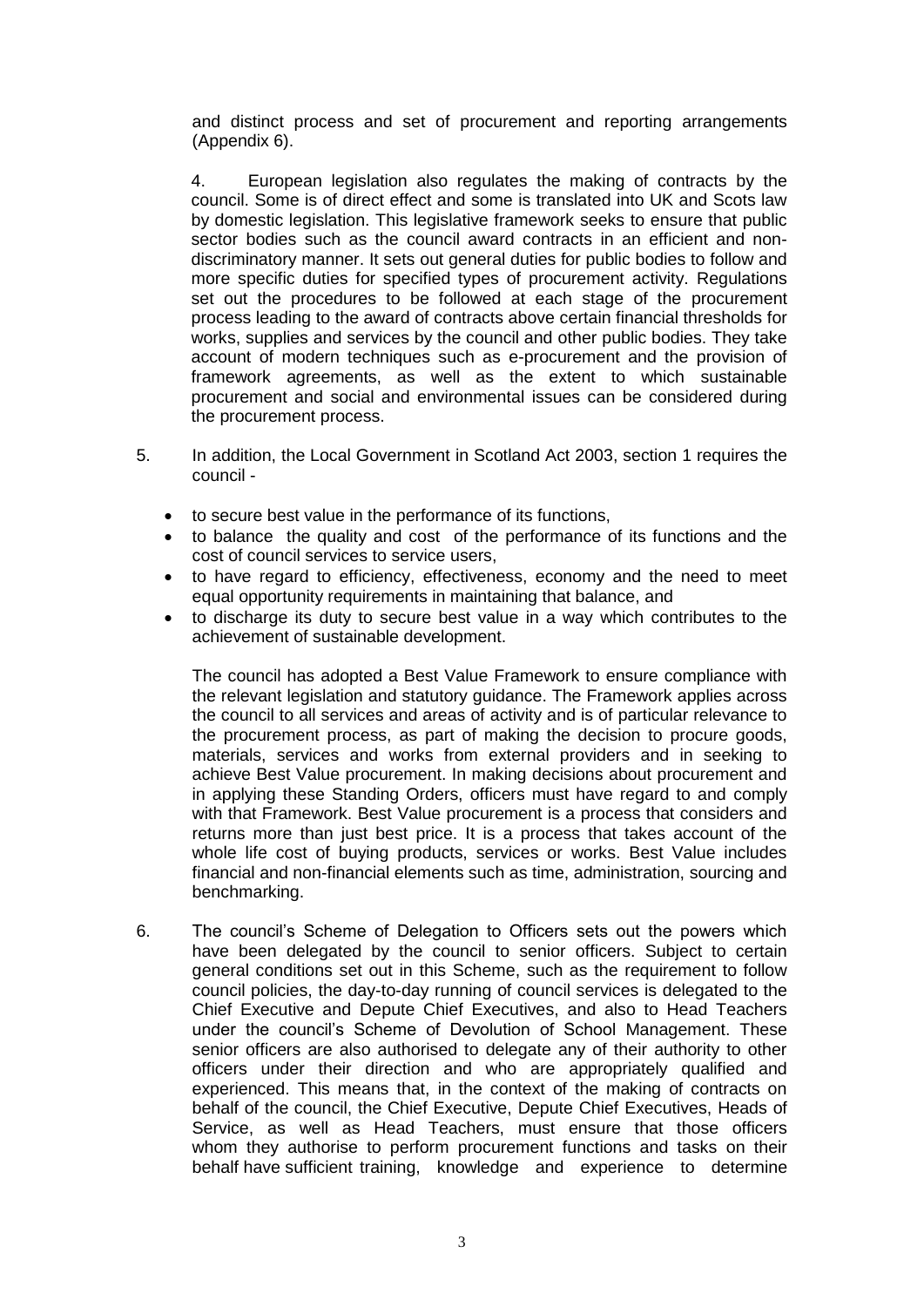relevant procurement issues and are aware of the extent and limitation of their delegated authority. Regardless of any delegations by them, the final responsibility for ensuring compliance with the "Responsible Officer". Following approval of the Corporate Procurement Strategy on 4 June 2013, there is one Responsible Officer for all types of procurement by the council, presently the Head of Corporate Services.

- 7. All officers exercising delegated powers in relation to procurement and contracting functions must comply with these Standing Orders, with the relevant Procurement Procedure as approved by the Head of Corporate Services, and with the Employee Code of Conduct. They must also be aware of the provisions of the Bribery Act 2010 in relation to giving or accepting a financial or other advantage and the potential for personal and corporate criminal liability. Any failure in or disregard of these requirements may amount to gross misconduct or misconduct under the council's Disciplinary Code and may result in disciplinary action.
- 8. The council's Scheme of Delegation to Officers sets out which officers can sign formal deeds to which the council is a party. Apart from certain named officers for deeds dealing with particular council functions, the Chief Solicitor and senior colleagues in Legal Services are the officers designated to sign formal deeds on behalf of the council. This means that these officers must sign contracts where they are constituted on the basis of requiring formal execution, such as a minute of agreement. The majority of contracts, however, do not require such formal signature and can be signed by the Chief Executive, relevant Depute Chief Executive, or Head Teacher, or any officer to whom they have delegated authority to do so.

The council's Corporate Procurement Strategy 2013/18 sets out the framework by which the council will ensure it maximises effective service delivery and the provision of best value for money through a corporate and strategic approach to procurement. The Strategy was approved by the Council Executive on 4 June 2013 as a development of the council-wide "Modernising Procurement Review" (28 June 2011) through "Delivering Effective Procurement". These Standing Orders reflect the outcome of that Review and its later revision in June 2013.

The Strategy is aligned to the pursuit of the Scottish Government's objectives of promoting collaborative procurement opportunities and the implementation of leading practice whilst promoting economic wellbeing and sustainable development. It requires in particular the use of a Contracts Strategy Template (Appendix 1), adherence to Procurement Process Flowcharts (Appendix 2) and Procurement Journeys mapping out the procurement process.

These Standing Orders should be read in conjunction with the relevant Procurement Procedure and in the context of the Corporate Procurement Strategy.

- 9. Amendment or replacement of these Standing Orders requires a decision of full council or an appropriate committee, except that:-
	- The Head of Corporate Services, in consultation with the Chief Solicitor, may make minor administrative changes required from time to time to any part of this document without reference to committee (arising from, for example, changes in legislation or changes in management structures)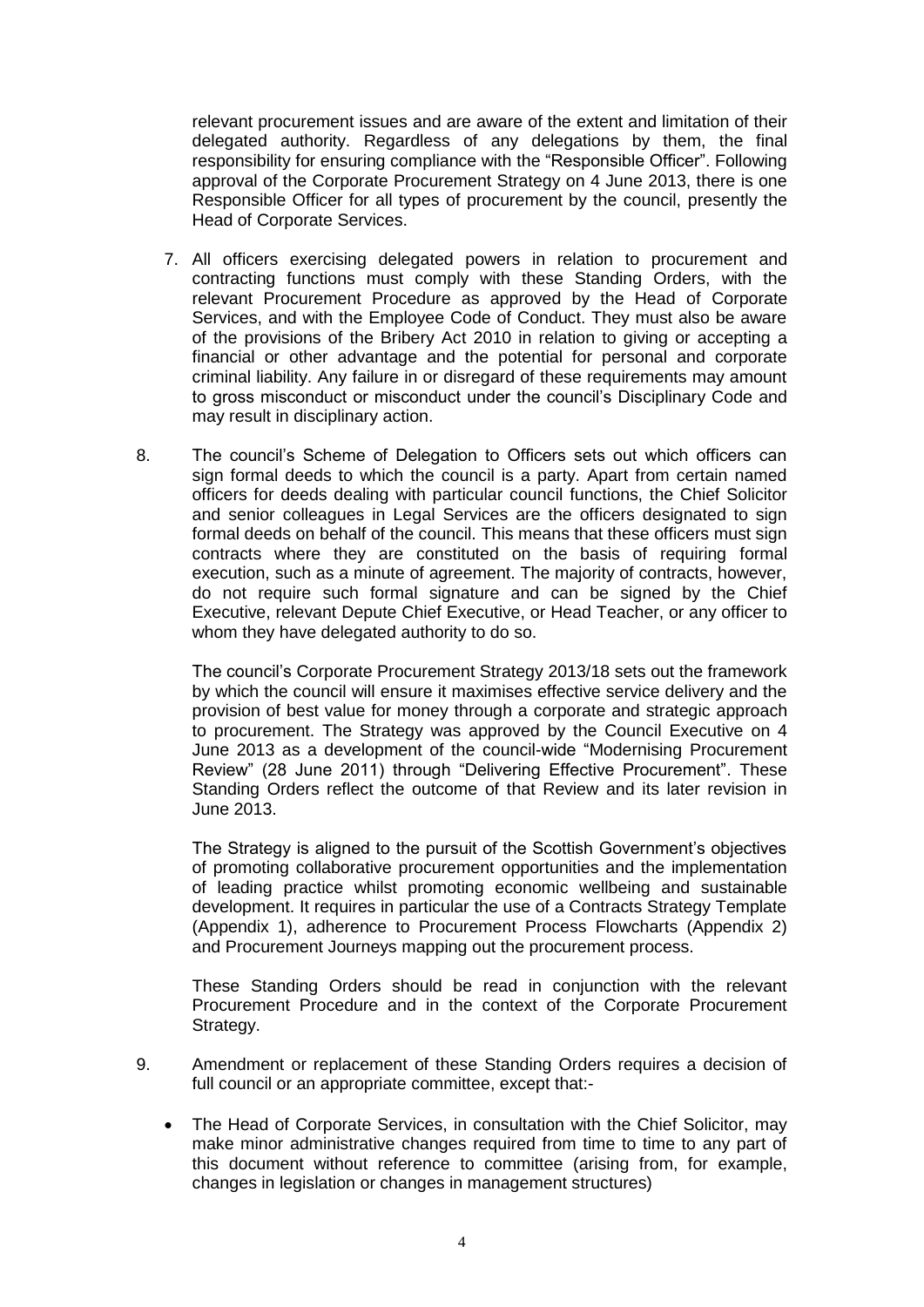The Head of Corporate Services, in consultation with the Chief Solicitor, may revise and amend this Introduction section (A), and the documents comprised in the Appendices.

# **B. DEFINITIONS**

| <b>TERM</b>                                         | <b>MEANING</b>                                                                                                                                                                                                                                                                                                       |
|-----------------------------------------------------|----------------------------------------------------------------------------------------------------------------------------------------------------------------------------------------------------------------------------------------------------------------------------------------------------------------------|
| 2015 Regulations                                    | The Public Contracts (Scotland) Regulations 2015 (SSI<br>446/2015)                                                                                                                                                                                                                                                   |
| <b>Best Value Framework</b>                         | The regime adopted at Council Executive on 10 June<br>2014 to guide the council in securing best value and<br>complying with the relevant legislation and statutory<br>guidance.                                                                                                                                     |
| Collaborative Contracts                             | All contracts (including Framework Agreements) placed<br>in conjunction with local authorities or other public<br>bodies, by the council or another authority or body, or<br>through joint committees, Boards or public procurement<br>agencies, or in partnership with other parties                                |
| Committee                                           | Full council, or the committee established by the<br>council<br>with<br>remit which<br>includes<br>corporate<br>a<br>procurement (presently Council Executive)                                                                                                                                                       |
| <b>Contract Strategy Template</b>                   | The template and related guidance approved by the<br>Head of Corporate Services to be used by officers in<br>carrying out procurement exercises, contained in<br>Appendix 1                                                                                                                                          |
| <b>Contract Value</b>                               | The estimated<br>aggregate purchase value<br>(total<br>estimated value), excluding VAT, over the entire term<br>of the Contract and use across the whole council,<br>including<br>options, permitted extensions<br>all<br>and<br>variations. (Section 5 of the 2014 Act and Regulation 6<br>of the 2015 Regulations) |
| Corporate<br>Procurement<br><b>Board</b>            | The group of officers chaired by the Chief Executive<br>and responsible for the oversight and control of the<br>corporate procurement function of the council                                                                                                                                                        |
| Corporate<br>Procurement<br><b>Strategy 2013/18</b> | Council-wide procurement strategy approved at Council<br>Executive on 4 June 2013                                                                                                                                                                                                                                    |
| <b>Cross Border Interest</b>                        | The means of assessment of the need for extra-<br>statutory advertising and publicity of a proposed<br>contract (Regulation 8(21) of the 2012 Regulations)<br>(See Appendix 5)                                                                                                                                       |
| Delivering<br><b>Better</b><br>Procurement          | Report to Council Executive on 4 June 2013 through<br>which was approved the Corporate Procurement                                                                                                                                                                                                                   |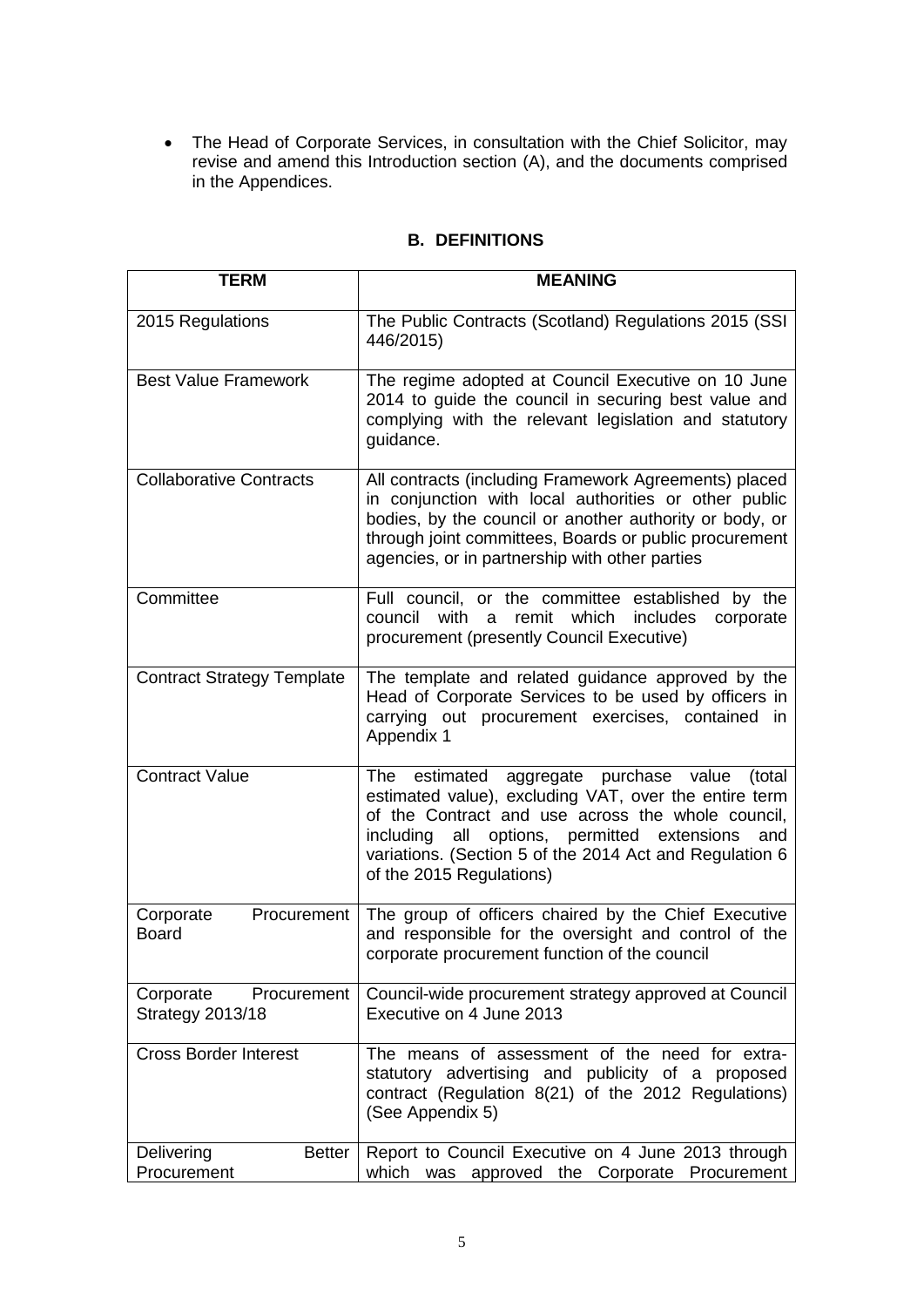|                                                     | Strategy 2013/28                                                                                                                                                                                                                                                                                                                                                                                                                                                                                 |
|-----------------------------------------------------|--------------------------------------------------------------------------------------------------------------------------------------------------------------------------------------------------------------------------------------------------------------------------------------------------------------------------------------------------------------------------------------------------------------------------------------------------------------------------------------------------|
| <b>General duties</b>                               | Generally applicable principles of fairness,<br>equal<br>treatment, non-discrimination and transparency and<br>compliance with the sustainable procurement duty<br>(Sections 8 - 10 of the 2014 Act)                                                                                                                                                                                                                                                                                             |
| Framework Agreement<br><b>External and Internal</b> | An agreement or other arrangement between one or<br>more contracting authorities and one or more suppliers<br>which establishes the terms (in particular the terms as<br>to price and, where appropriate, quantity) under which<br>the supplier will enter into one or more contracts with a<br>contracting authority in the period during which the<br>framework agreement applies (Section 6 of the 2014<br>Act and Regulations 2(1) and 34 of the 2015<br>Regulations)                        |
|                                                     | An "internal framework agreement" is where the council<br>is the body letting the contract to a number of suppliers,<br>an "external framework agreement" is where another<br>body lets the contract but the council is entitled to<br>participate in the contract                                                                                                                                                                                                                               |
| Modernising<br>Procurement<br><b>Review</b>         | The review of council procurement practice and<br>procedures concluded in 2011, and the associated<br>report and recommendations approved at Council<br>Executive in June 2011                                                                                                                                                                                                                                                                                                                   |
| <b>Negotiated Procedure</b>                         | A procedure leading to the award of a contract whereby<br>the council negotiates the terms of the contract with<br>one or more economic operators selected by it<br>(Regulations 2(1) and 33 of the 2015 Regulations)                                                                                                                                                                                                                                                                            |
| OJEU, or Official Journal                           | Official Journal of the European Union                                                                                                                                                                                                                                                                                                                                                                                                                                                           |
| Open Procedure                                      | A procedure leading to the award of a contract whereby<br>all interested suppliers may tender for the contract<br>(Regulations 2(1) and 28 of the 2015 Regulations)                                                                                                                                                                                                                                                                                                                              |
| Social and other specific<br>services               | (Sections 12 and 13 of the 2014 Act and Regulations<br>74 – 76 of the 2015 Regulations, and see Appendix 7                                                                                                                                                                                                                                                                                                                                                                                       |
| 2014 Act                                            | Procurement Reform (Scotland) Act 2014                                                                                                                                                                                                                                                                                                                                                                                                                                                           |
| <b>Public Contracts Scotland</b>                    | The national advertising website for Scottish public<br>sector organisations to post Official Journal of the<br>European Union (OJEU) notices (contracts over the<br>European directive thresholds) and small contracts<br>commonly known as sub-threshold notices on the<br>website and make subsequent awards. It also allows<br>contracting authorities to invite suppliers to submit<br>quotations electronically via the website's<br>secure<br>tender postbox (Section 22 of the 2014 Act) |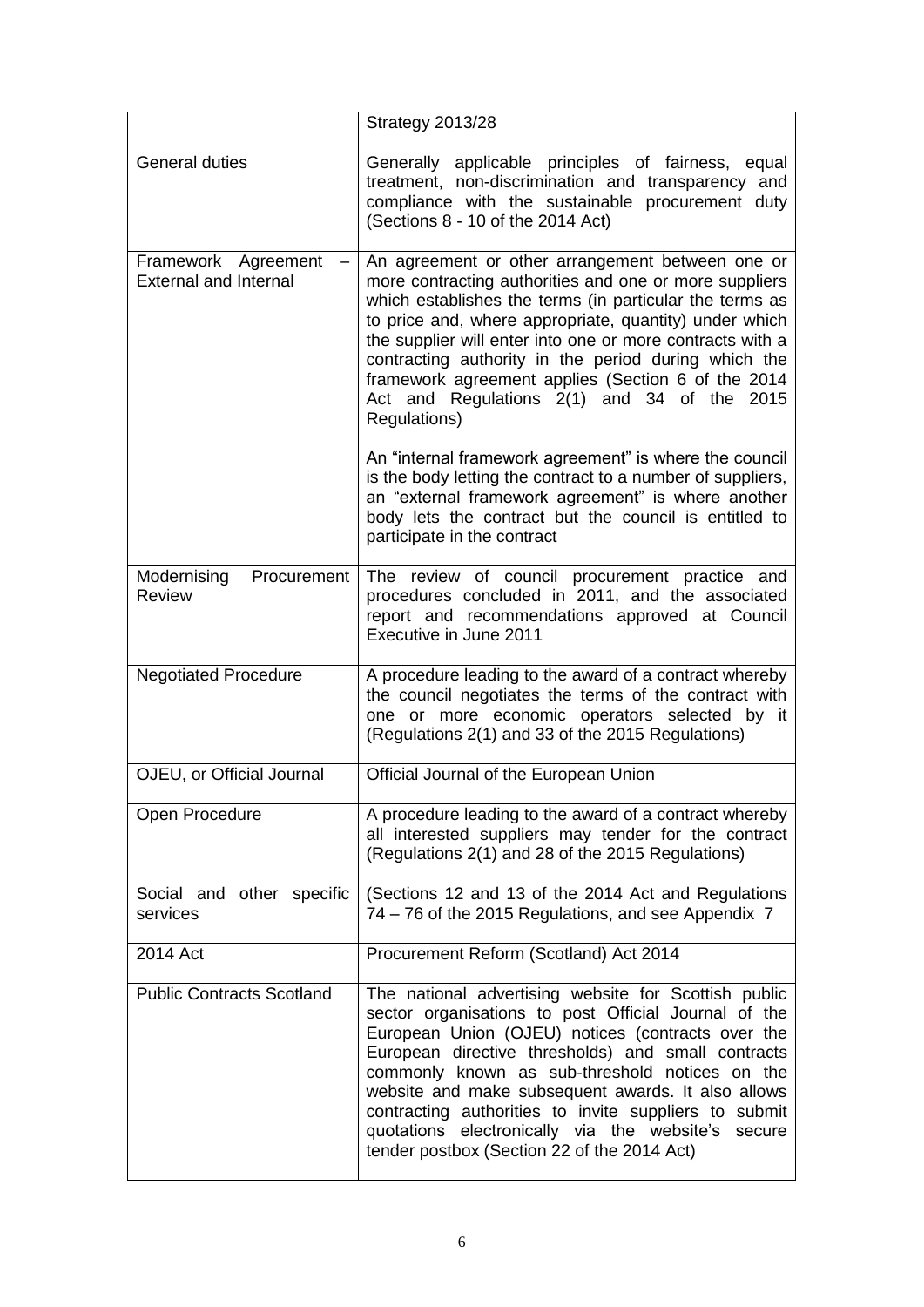|                                                                                              | (http://www.publiccontractsscotland.gov.uk/)                                                                                                                                                                                                                                                                                                   |
|----------------------------------------------------------------------------------------------|------------------------------------------------------------------------------------------------------------------------------------------------------------------------------------------------------------------------------------------------------------------------------------------------------------------------------------------------|
| <b>Quick Quote</b>                                                                           | An online request for quotation facility provided through<br>the Public Contracts Scotland website, used to obtain<br>competitive quotes for low value/low risk procurement<br>exercises or procurement mini competitions within<br>framework agreements from<br>suppliers<br>who<br>are<br>registered on the website                          |
| <b>Responsible Officer</b>                                                                   | For all council contracts (works, services, supplies,<br>goods), the Head of Corporate Services                                                                                                                                                                                                                                                |
| <b>Restricted Procedure</b>                                                                  | A procedure leading to the award of a contract whereby<br>only economic operators selected by the council may<br>submit tenders for the contract (Regulations 2(1) and<br>29 of the 2015 Regulations)                                                                                                                                          |
| Scheme of Delegations (to<br>Officers)                                                       | The record maintained of all powers enduring for six<br>months or more delegated to council officers by full<br>council or committee                                                                                                                                                                                                           |
| <b>Services</b><br><b>Services</b><br>(and<br>Contracts)                                     | The provision of services by a person engaged by the<br>council to do so but not including works or supplies<br>(Regulation 2(1) of the 2015 Regulations) (See<br>Appendix 9)                                                                                                                                                                  |
| Health<br>Social<br>Care<br>&<br>Partnership<br>Contracts<br><b>Advisory Group Contracts</b> | Contracts for social and health care services in the<br>West Lothian Health & Social Care Partnership for<br>which a separate procedure has been approved by the<br>council, including derogations and variations on some<br>of the provisions of these Standing Orders and related<br>Corporate Procurement Procedures (Appendix 6)           |
| <b>Supplies</b><br>(and<br><b>Supplies</b><br>Contracts)                                     | The purchase or hire of goods, or their siting or<br>installation (Regulation 2(1) of the 2015 Regulations)<br>(See Appendix 9)                                                                                                                                                                                                                |
| Thresholds                                                                                   | The limits specified in legislation which determine<br>applicable law and procedures (Regulation 5 of the<br>2015 Regulations)                                                                                                                                                                                                                 |
| <b>Works</b><br>Works<br>(and<br>Contracts)                                                  | The carrying out of a work or works for the council, or<br>under an arrangement whereby the council engages a<br>person to procure by any means the carrying out for the<br><b>of</b><br>work<br>corresponding<br>council<br>a<br>to<br>specified<br>requirements (Regulation 2(1) and Schedule 2 of the<br>2015 Regulations) (See Appendix 8) |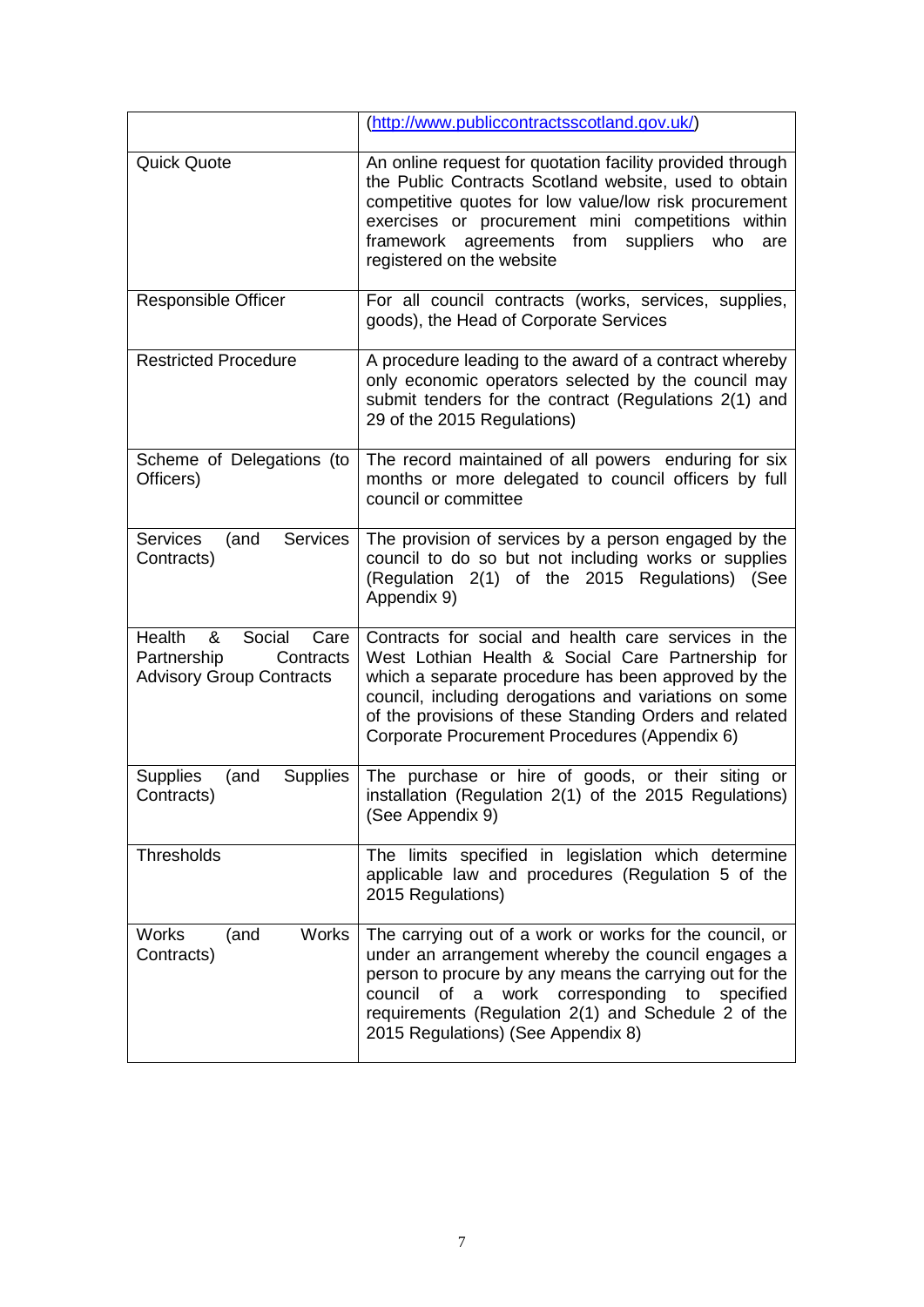# **C. STANDING ORDERS**

# **1. ROLES AND RESPONSIBILITIES**

- 1.1 The Responsible Officer carries ultimate responsibility for the actions of all staff engaged in the procurement and contracting process.
- 1.2 It is the duty of the Responsible Officer to ensure that all staff engaged in the procurement and contracting process are properly authorised to act, are properly trained and supervised, understand these Standing Orders and related Procurement Procedures, and that they comply with them.
- 1.3 All staff engaged in the procurement and contracting process must be properly authorised to act, must be properly trained and supervised, must understand these Standing Orders and related Procurement Procedures, and must comply with them.
- 1.4 In carrying out functions and in the procurement and contracting process all staff must have regard to the need to take legal advice, shall ensure that legal advice is timeously taken where required, and shall record and retain a record of the advice requested and provided.
- 1.5 External specialist advice shall only be purchased when approved by the Responsible Officer in consultation with the Chief Solicitor.
- 1.6 All staff engaged in the procurement and contracting process must act in accordance with these Standing Orders, with the relevant Procurement Procedures made from time to time by the Head of Corporate Services, and with the council's Best Value Framework, and must have regard to the Corporate Procurement Strategy 2013/18.
- 1.7 All staff must ensure that all information in relation to a contract or proposed contract is entered when and where required in the Corporate Contract Management System.

# **2. APPLICATION AND EXCEPTIONS**

- 2.1 These Standing Orders shall apply to the placing of any contract. All such contracts, and extensions to contracts, must be made within the terms of the relevant legislative framework and statutory guidance, the EU procurement rules, these Standing Orders and the council's Procurement Procedures issued by the Head of Corporate Services. The council's duty at all times will be to achieve best value.
- 2.2 Except where prohibited by legislation, committee may decide that these Standing Orders, or parts of them, shall not apply to a specific contract or to a specific class or category of contract, if it is satisfied that there are circumstances, such as arising from geographical, sole provider, technical, artistic or urgency factors, to justify the exemption. Certain officers may grant such exemptions where the contract value is less than £50,000 (SO2.3) but exemptions where the contract value is £50,000 or more may only be granted by the relevant council committee.
- 2.3 In exceptional circumstances, such as arising from geographical, sole provider, technical, artistic or urgency factors, where the contract value is less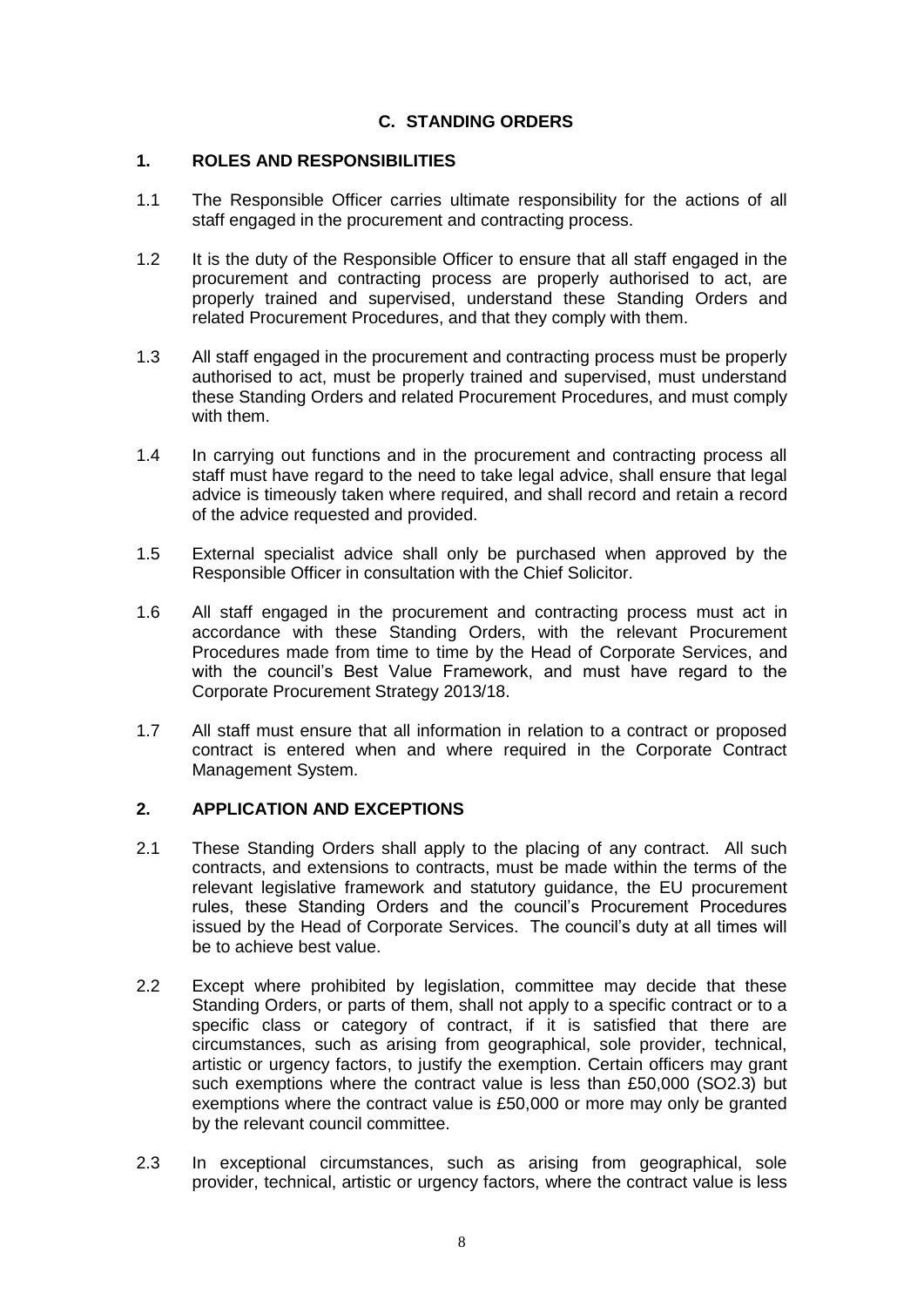than £50,000 certain officers may decide that the provisions of Standing Order 4.4 to 4.8 in relation to the obtaining of estimates, quotations or tenders shall not apply. Such exemptions may only be granted as follows:-

- (a) For a contract value of less than  $£1,000$  (Standing Order 4.4), no exemption is required or available
- (b) For a contract value of between £1,000 and £4,999, by the relevant Head of Service (and by no other officer on his or her behalf, except in his or her absence from the service, the appropriate Depute Chief Executive) on completion of the form contained on Appendix 3A and compliance with Corporate Procurement Procedures (Standing Order 4.5)
- (c) For a contract value of between £5,000 and £49,999, by the Head of Corporate Services (and by no other officer on his or her behalf, except in his or her absence from the service, the appropriate Depute Chief Executive ) on completion of the form contained in Appendix 3B and compliance with Corporate Procurement Procedures (Standing Order 4.6)
- (d) For a contract value of £50,000 or more, by the relevant council committee on a recommendation from the Head of Corporate Services (Standing Order 2.2)

The officer granting such an exemption shall ensure that a record is kept.

- 2.4 External Framework Agreements may only be used with the prior written approval of the Responsible Officer (except for Health & Social Care Partnership Contracts Advisory Group Contracts) and as required in accordance with the council's Procurement Procedures.
- 2.5 Pilot Schemes set up in accordance with the council's Procurement Procedures may only be used where approved by the Responsible Officer and only when a business case has been prepared and the Pilot Scheme provider has been identified following a competitive tender exercise.

# **3. BEFORE COMMENCING THE PROCUREMENT PROCESS**

- 3.1 The Responsible Officer shall ensure compliance with the council's Best Value Framework in relation to the procurement strategy and decision, and shall determine:-
	- The nature of the contract (wholly works, wholly supplies and services, or, where the contact shall include both, the category into which it falls)
	- Where the contract is for supplies and services, the type of services (whether or not within the category of social and other specific services, or, where the contact shall include both, the category into which it falls)
	- Where the contract is for social or health care services , whether or not it is a Health & Social Care Partnership Contracts Advisory Group **Contract**
	- Whether or not the Contract Value will be less than £1,000
	- Whether or not the Contract Value will be greater than £1,000 but less than £5,000
	- Whether or not the Contract Value will be greater than £5,000 but less than £50,000
	- Whether or not the Contract Value will be greater than £50,000 but less than a relevant threshold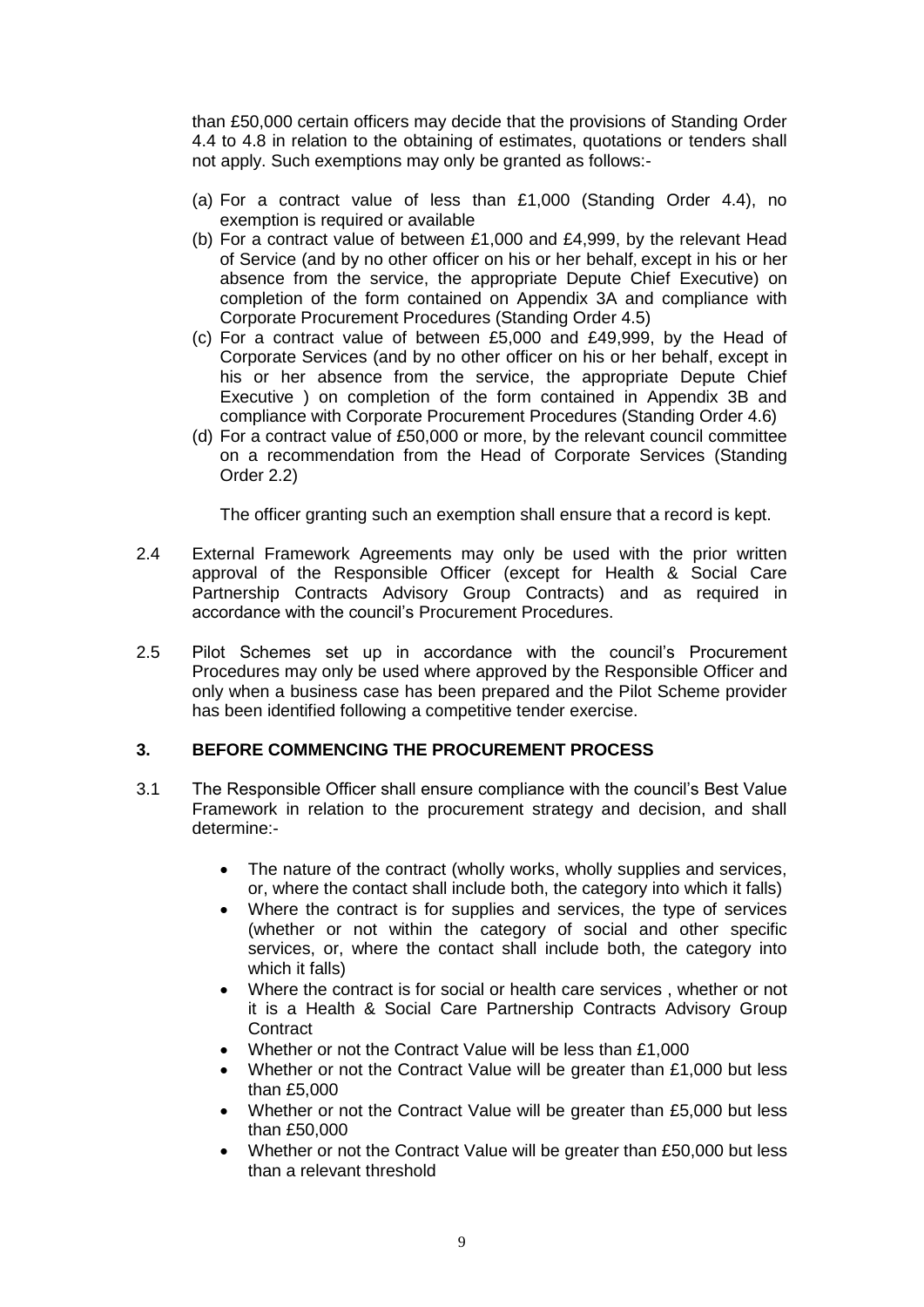- Whether or not the Contract Value will be greater than the relevant threshold
- Whether there is Cross Border Interest (Appendix 5) which indicates a wider advertising is needed despite the value of the contract being below the relevant EU threshold
- Whether there are any existing, forthcoming or potential Collaborative Contracts or Framework Agreements, internal or external, which may be utilised
- 3.2 Where the Responsible Officer identifies an existing Collaborative Contract or Framework Agreement (Internal or External) which may be utilised then (except for Health & Social Care Partnership Contracts Advisory Group Contracts) that must be used unless the Responsible Officer obtains committee approval to proceed in another way.
- 3.3 Committee approval must be obtained for the tender award criteria and the proposed strategy for the proposed procurement for all contracts where the contract value is over the relevant threshold (other than those which are Health & Social Care Partnership Contract Advisory Group Contracts).
- 3.4 In all other cases, the Responsible Officer shall determine the quotation or tender award criteria and the proposed strategy for the proposed procurement but the Responsible Officer may ask committee to do so if he believes there is good reason.
- 3.5 The tender award criteria may include price, period for completion, running costs, profitability, technical merit, health and safety competence, and social, economic and environmental sustainability, community benefits or any other permitted criteria which committee or the Responsible Officer choose to adopt.
- 3.6 The Responsible Officer shall prepare such documentation as is necessary to obtain competitive quotations or tenders for all contracts. The documentation shall be prepared and issued in accordance with the council's Procurement Procedures.

# **4. ISSUING DOCUMENTATION AND ADVERTISING**

- 4.1 The Responsible Officer shall issue contract documents and invitations to quote and to tender for all contracts in accordance with the council's Procurement Procedures.
- 4.2 Contract documentation shall utilise the relevant set of the council's standard Terms and Conditions of Contract, and any departure from them must be approved in writing by the Responsible Officer.
- 4.3 The Responsible Officer may utilise electronic tendering and electronic auction techniques where appropriate and as required in accordance with the council's Procurement Procedures.
- 4.4 Where the contract value is less than £1,000 the procurement shall be carried out in such manner as the relevant Head of Service may determine, subject to the requirements to demonstrate best value and retain adequate records to substantiate the decision.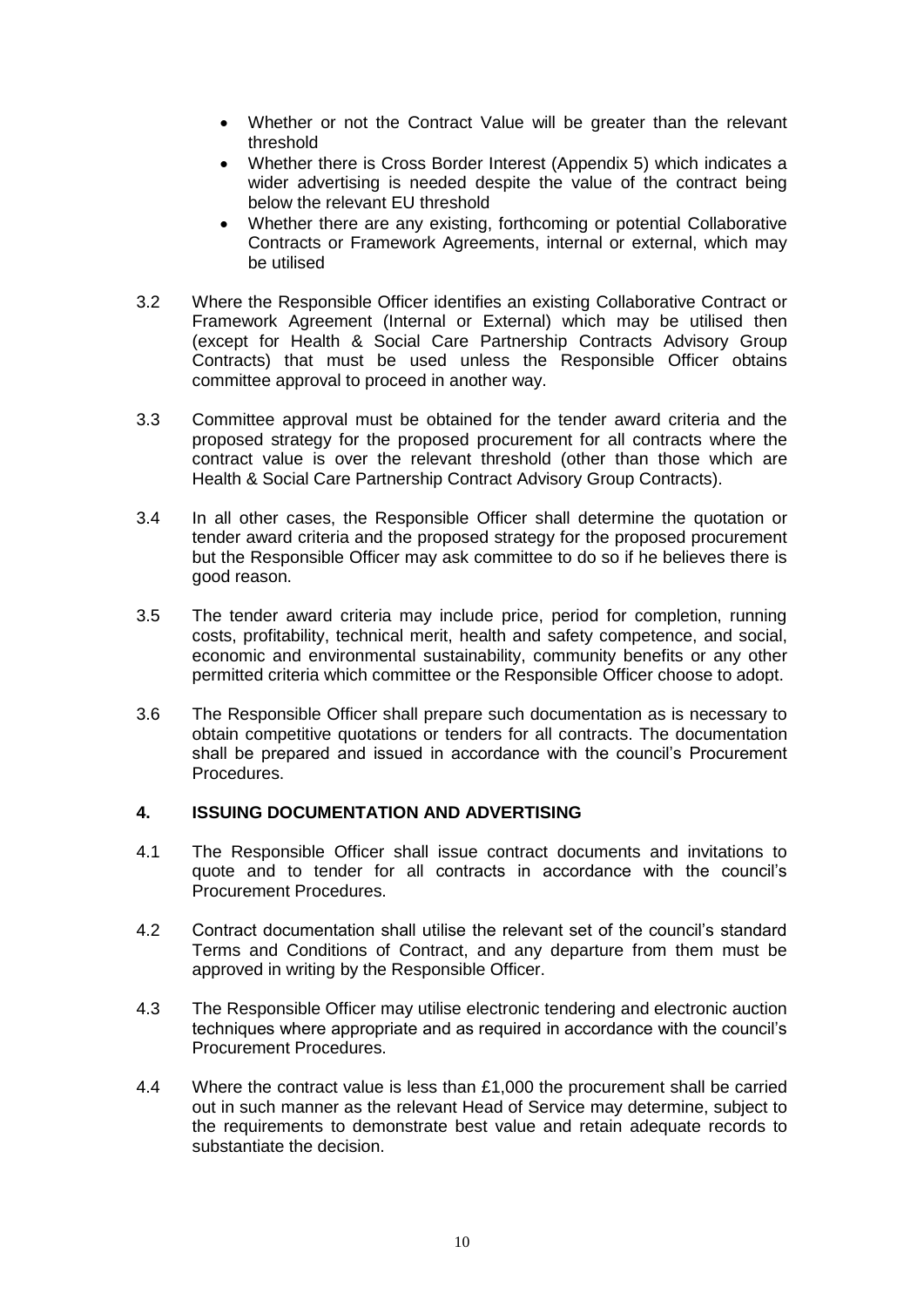- 4.5 Where the Contract Value is £1,000 or more but less than £5,000, the procurement shall be carried out in such manner as the relevant Head of Service may determine, subject to the requirement to obtain at least two competitive quotations.
- 4.6 Where the Contract Value is £5,000 or more but less than £50,000, the procurement shall be carried out by using QuickQuote and a minimum of three quotations must be sought.
- 4.7 Where the Contract Value is £50,000 or more but below the relevant threshold the procurement (except for Health & Social Care Partnership Contracts Advisory Group Contracts) must be carried out through Public Contracts Scotland, seeking a minimum of three tenders, but the Responsible Officer shall in addition consider and arrange for such additional advertising or publicity as may be required to secure compliance with the law in relation to Cross Border Interest (Appendix 5).
- 4.8 Except for CHCP Health, Care and Support Services Contracts Advisory Group contracts, where the Contract Value is over the relevant threshold), the procurement must be carried out through Public Contracts Scotland, seeking a minimum of five tenders for use of the open and restricted procedures and three for use of the negotiated procedure and the competitive dialogue procedure. By using Public Contracts Scotland or otherwise, the Responsible Officer shall advertise the commission in the Official Journal and ensure that the procurement process complies with the appropriate EU procurement rules and the council's Procurement Procedures.
- 4.9 If the estimated cost of carrying out work under any one Works Contract is more than £1,000,000 the council shall ask for security for completing the contract, and the tender and conditions of contract shall set out the nature and amount of the security.
- 4.10 The council may ask for security on any other contract where considered appropriate and the tender and conditions of contract shall set out the nature and amount of the security.
- 4.11 After due consideration, but only where permitted by law, committee may decide that a tenderer or a contractor shall not be invited to or be allowed to quote or tender for any future contract for any part of the council.

# **5. RECEIVING QUOTATIONS AND TENDERS**

- 5.1 All quotations and tenders shall be received and opened by the Responsible Officer in accordance with the relevant Procurement Procedure.
- 5.2 In the event that Public Contracts Scotland has not been utilised, all quotations and tenders not received at the specified return address by the specified closing date and time will not be considered, and shall be returned unopened. Quotations and tenders must be submitted in the form specified.
- 5.3 In the case of unsatisfactory performance or conduct by any person submitting a quotation or tender before a decision is made as to which should be accepted, the Responsible Officer may, in consultation with the Chief Solicitor, disqualify that person from further participation or reject the quotation or tender, after considering any representations made.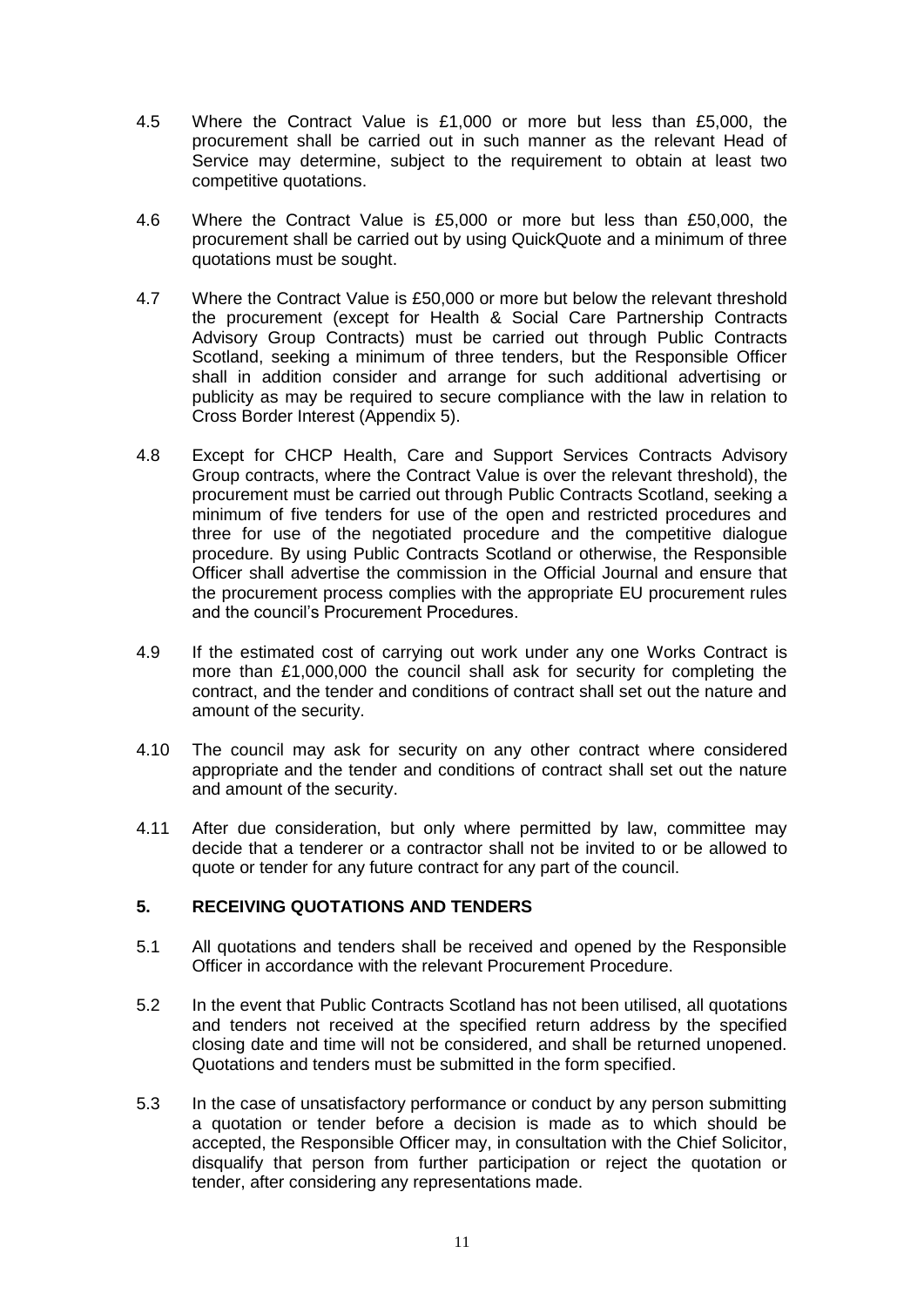# **6. EVALUATION**

- 6.1 Quotations and tenders shall be evaluated by the Responsible Officer in accordance with relevant Procurement Procedure.
- 6.2 Quotations and tenders shall be evaluated in accordance with the quotation or tender award criteria and the agreed strategy for the proposed procurement, and on the basis of establishing which offer is the most economically advantageous and provides Best Value to the council.
- 6.3 A written record must be maintained outlining the evaluation process, recording the process followed and the criteria applied, and detailing the reasons for the decision.

# **7. SELECTION AND ACCEPTANCE**

- 7.1 The decision as to which quotation or tender to accept shall be taken by the Responsible Officer, unless the Responsible Officer is required by a decision of the council to refer the decision to committee, or in any other case in which the Responsible Officer decides that committee approval is desirable.
- 7.2 Quotations and tenders shall thereafter be accepted by the Responsible Officer, in accordance with EU rules, national legislation and the relevant Procurement Procedure. In particular, the Responsible Officer shall observe any standstill period required before acceptance of a quotation or tender.

# **8. CONTRACT MONITORING**

- 8.1 The Responsible Officer shall ensure that the performance of the contract is monitored and reviewed, and shall maintain a record of those processes which is proportionate in light of the value, duration, subject matter, risk rating and complexity of the contract.
- 8.2 In a case of unsatisfactory performance or conduct by a contractor following the award of a contract, the Responsible Officer may, in consultation with the Chief Solicitor, take action in terms of the contract to terminate the contract.

# **9. EXTENSIONS AND RENEWALS**

- 9.1 Subject always to compliance with EU procurement rules and the relevant Procurement Procedure, the Responsible Officer may vary, alter, extend (but only where the contract allows the council those options) or renegotiate any part of a contract to achieve best value for the council.
- 9.2 A written business case (Appendix 4) justifying the reasons for this course of action together must be prepared and retained before proceeding.
- 9.3 A detailed written record of all negotiations and discussions with the contractors must be maintained and retained.

# **10. RECORDS AND REPORTING**

10.1 Heads of Service shall report to the Head of Corporate Services all contracts let and other information required under the Corporate Procurement Strategy,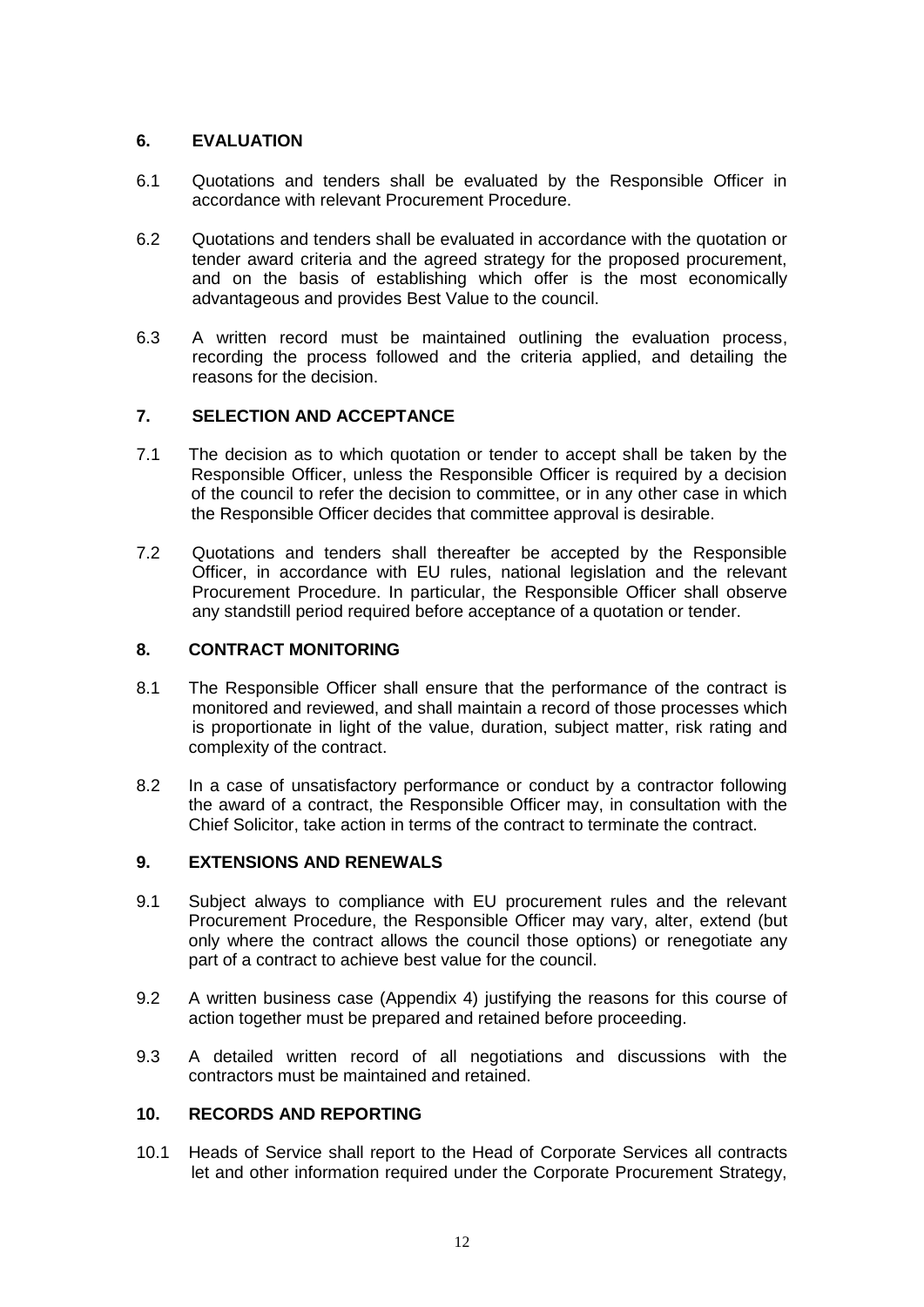and shall comply with the reporting procedures put in place by the Corporate Procurement Steering Board.

10.2 Unless an exception is made by the council for any class or value of contracts, the Responsible Officer shall ensure that reports are brought to committee in months 4, 6, 9 and 12 of each financial year on those matters specified in the Corporate Procurement Strategy and otherwise as required by the Council Executive or the Corporate Procurement Steering Board. The Responsible Officer shall maintain a contracts register, comply with the statutory requirements for annual procurement reports, and comply with publication duties, all in accordance with the 2014 Act.

# **11. DISPOSALS**

- 11.1.1 The Head of Finance and Estates is responsible for disposing of assets and materials (including land and buildings) which are not needed on behalf of all council services, except for the disposal of IT hardware and software which is the responsibility of the Depute Chief Executive (Corporate, Operational & Housing Services).
- 11.2 All disposals of assets and materials except for IT hardware and software shall be undertaken in accordance with procedures approved by committee or issued by the Head of Finance and Estates under delegated powers.
- 11.2.1 All disposals of IT hardware and software shall be undertaken in accordance with the procedure issued by the Depute Chief Executive Corporate, Operational & Housing Construction and Building and Operational Services).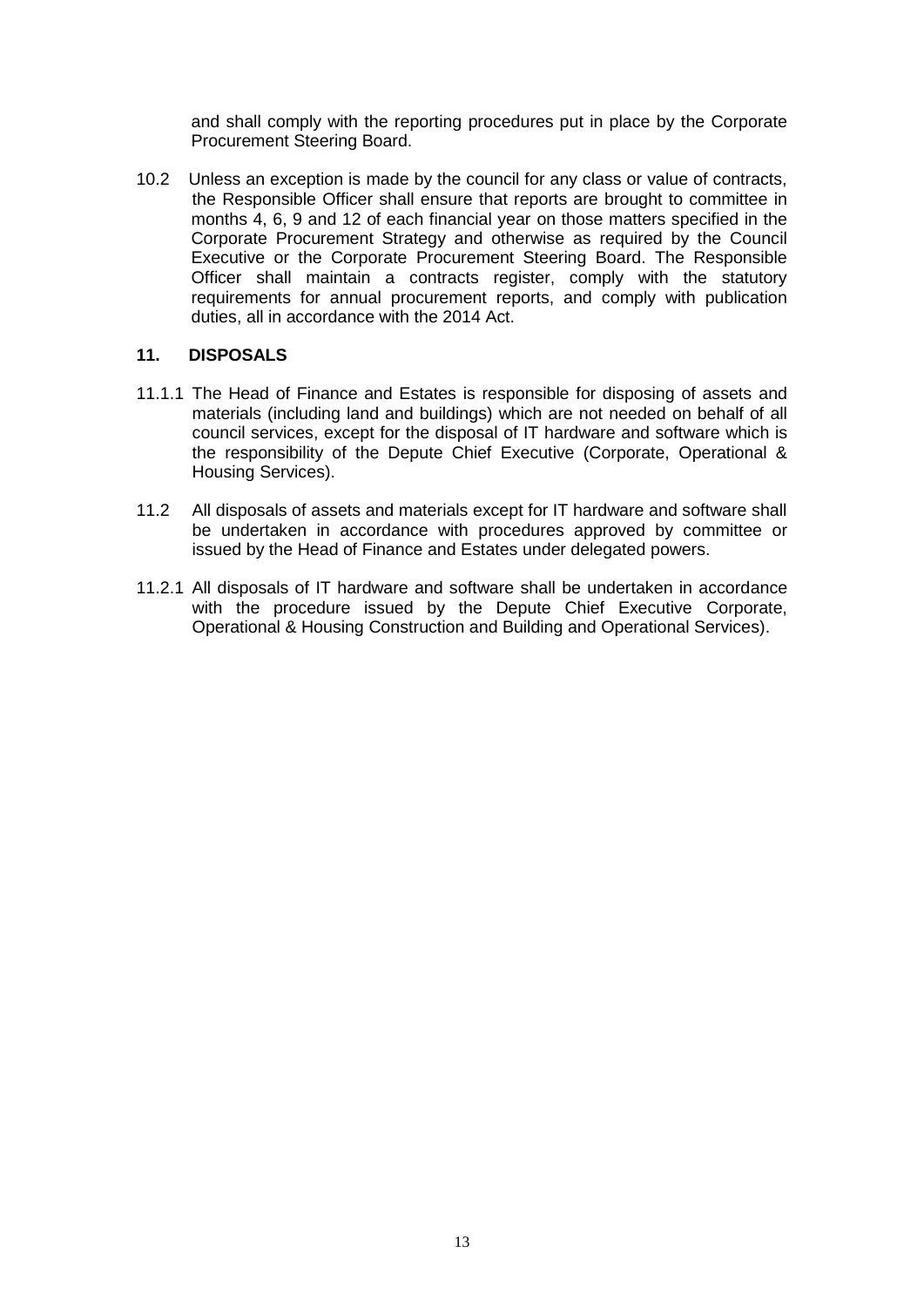# **CONTRACT STRATEGY TEMPLATE**

# SECTION ONE – CONTRACT SUMMARY

| 1.1 CONTRACT DETAILS                                                                                                                                                                                                                                                               |                              |                                         |                                                                     |
|------------------------------------------------------------------------------------------------------------------------------------------------------------------------------------------------------------------------------------------------------------------------------------|------------------------------|-----------------------------------------|---------------------------------------------------------------------|
| <b>Contract Title</b>                                                                                                                                                                                                                                                              | Click here to enter text.    |                                         |                                                                     |
| Created By                                                                                                                                                                                                                                                                         | Click here to enter text.    |                                         |                                                                     |
| Tender Document No/                                                                                                                                                                                                                                                                |                              | e-tender system if a tender is created. | The tender document number is the automated number allocated by the |
| <b>PID Reference</b>                                                                                                                                                                                                                                                               |                              |                                         |                                                                     |
| Date Created                                                                                                                                                                                                                                                                       | Click here to enter text.    |                                         |                                                                     |
| <b>1.2 EXECUTIVE SUMMARY</b>                                                                                                                                                                                                                                                       |                              |                                         |                                                                     |
| Click here to enter text.                                                                                                                                                                                                                                                          |                              |                                         |                                                                     |
| 1.3 SERVICE STRATEGY/FORWARD PLAN                                                                                                                                                                                                                                                  |                              |                                         |                                                                     |
| This section should include a summary of the Service's / customer's strategy and their forward plan to<br>ensure that the commodity strategy and the procurement approach is in line with their future plans. It<br>is important that these are considered as part of the process. |                              |                                         |                                                                     |
| Click here to enter text.                                                                                                                                                                                                                                                          |                              |                                         |                                                                     |
| 1.4 CONTRACT OBJECTIVE                                                                                                                                                                                                                                                             |                              |                                         |                                                                     |
| This section should include a summary of the objectives of the contract based on the analysis<br>undertaken prior to the completion of the contract strategy.                                                                                                                      |                              |                                         |                                                                     |
| Click here to enter text.                                                                                                                                                                                                                                                          |                              |                                         |                                                                     |
| 1.5 AGREED BUDGET                                                                                                                                                                                                                                                                  |                              |                                         |                                                                     |
| <b>Budget Amount</b>                                                                                                                                                                                                                                                               | Click here to enter<br>text. | <b>Funding Approval</b><br>Report       | Click here to enter text.                                           |
| Cost Code                                                                                                                                                                                                                                                                          | Click here to enter<br>text. | Subjective Code                         | Click here to enter text.                                           |
| <b>Budget Holder</b><br>Signature:                                                                                                                                                                                                                                                 |                              | Click here to enter text.               |                                                                     |
| <b>Print Name:</b>                                                                                                                                                                                                                                                                 | Click here to enter          | Date:                                   | Click here to enter text.                                           |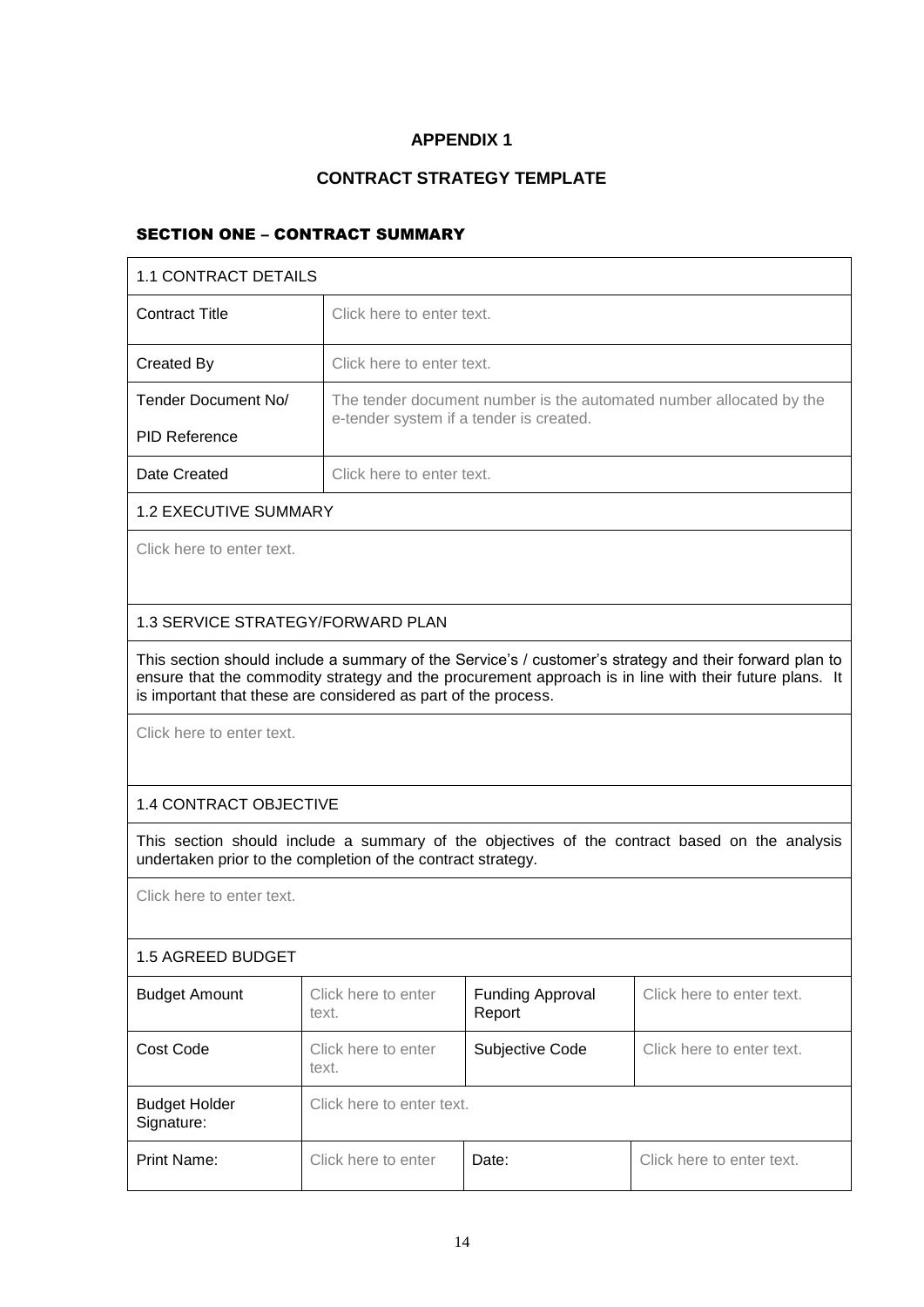| text. |  |
|-------|--|
|       |  |

# SECTION TWO – CURRENT CONTRACT INFORMATION

# 2.1 CURRENT SITUATION/CONTRACT STATUS

This section should include details of the present position and highlight appropriate background information e.g. what volume/value is currently being bought, when and why. Current contract status (if applicable), highlighting where either current practice or contract could be improved (i.e. lessons learned from current contract, service area or suppliers).

Click here to enter text.

# 2.2 HISTORICAL SPEND INFORMATION

| Department    | Total Expenditure (p.a.)  | <b>Suppliers</b>    | Comments            |
|---------------|---------------------------|---------------------|---------------------|
| Click here to | Click here to enter text. | Click here to enter | Click here to enter |
| enter text.   |                           | text.               | text.               |
| Click here to | Click here to enter text. | Click here to enter | Click here to enter |
| enter text.   |                           | text.               | text.               |

# SECTION THREE –RESOURCES

| 3.1 RESOURCES (USER INTELLIGENCE GROUP)                                            |                           |                           |
|------------------------------------------------------------------------------------|---------------------------|---------------------------|
| For this Section, please refer to Contract Strategy Development Guidance document. |                           |                           |
| Name/Department/Organisation<br><b>Project Role</b><br>Area of Expertise           |                           |                           |
| <b>Project Lead</b>                                                                | Click here to enter text. | Click here to enter text. |
| <b>Project Sponsor</b>                                                             | Click here to enter text. | Click here to enter text. |
| <b>Procurement Lead</b><br>Click here to enter text.<br>Click here to enter text.  |                           |                           |
| Other (e.g. Corporate)<br>IT, Health & Safety)                                     | Click here to enter text. | Click here to enter text. |

# SECTION FOUR - PROPOSED CONTRACT STRATEGY

# 4.1 SUPPLY MARKET STATUS

This section should include a summary of the market analysis undertaken as part of the strategy development process. It should detail the current position within the supply market with regards to the goods and/or services required.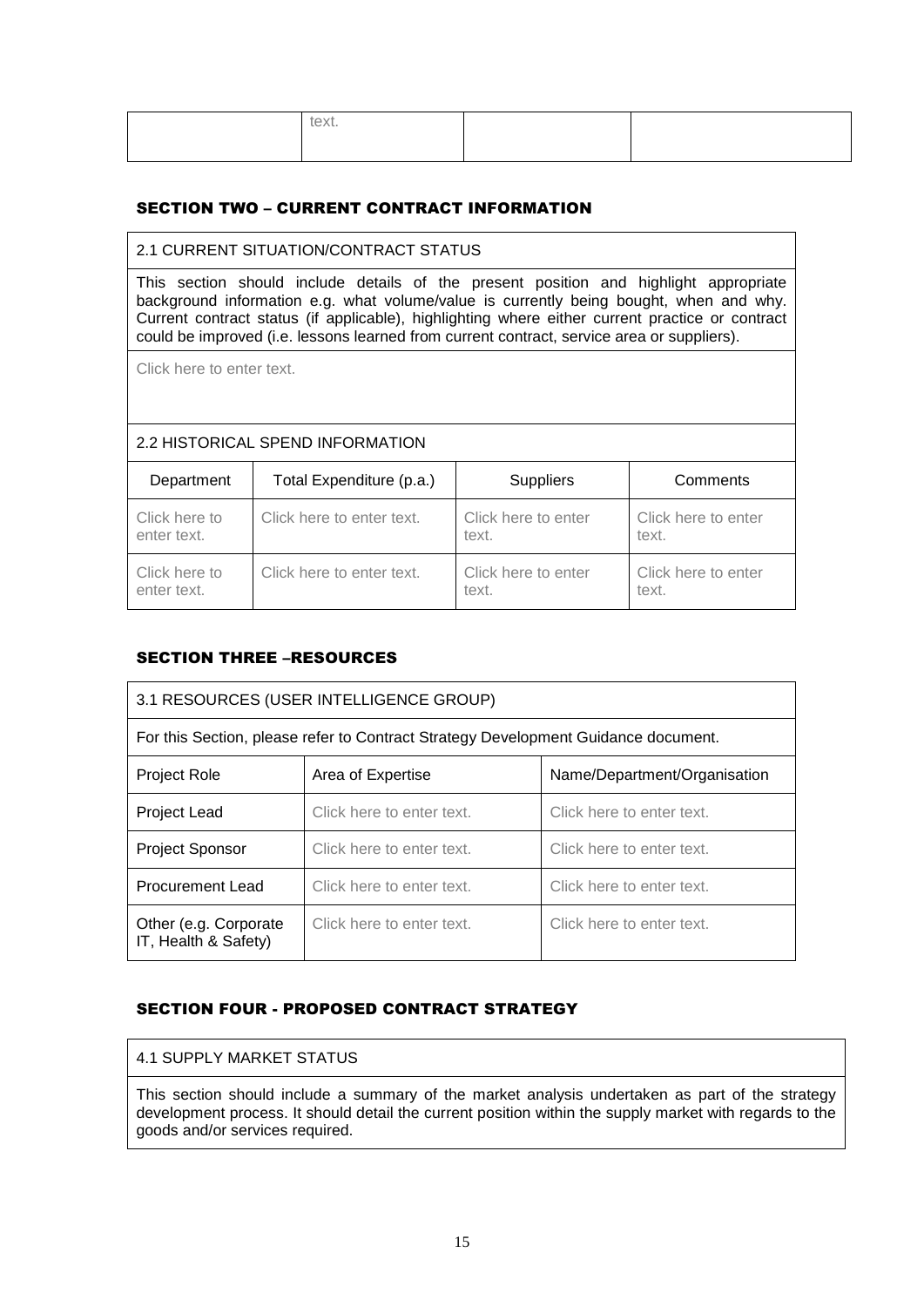Click here to enter text.

# 4.2 COLLABORATION CONSIDERATIONS

This section should detail the collaboration opportunities that could be available for the required commodities and whether they are appropriate to be utilised by the council. Where a collaborative contract is available then the commodity strategy relating to this contract should be obtained for review. Please note that the council should always ascertain if Scotland Excel has awarded a contract for the commodity, or intend to embark upon a tender exercise for it in the near future.

| <b>Collaboration Opportunity</b>                                                                                              | Choose an item.           |  |
|-------------------------------------------------------------------------------------------------------------------------------|---------------------------|--|
| Lead Authority                                                                                                                | Click here to enter text. |  |
| Other Organisations involved                                                                                                  | Click here to enter text. |  |
| Other commodities/work streams<br>dependent or to be considered in<br>conjunction with this contract                          | Click here to enter text. |  |
| <b>Further Comments</b>                                                                                                       | Click here to enter text. |  |
| 4.3 OUTSOURCING CONSIDERATIONS                                                                                                |                           |  |
| This section should identify if there is an outsourcing opportunity for the contract and whether this has<br>been considered. |                           |  |

| <b>Outsourcing Opportunity</b> | Choose an item.           |
|--------------------------------|---------------------------|
| <b>Further Comments</b>        | Click here to enter text. |

# 4.4 SUSTAINABILITY/COMMUNITY BENEFITS CONSIDERATIONS

Sustainable procurement is concerned with identifying the potential environmental, social and economic aspects that could be incorporated within a procurement process through the development of a relevant specification or through contract Ts and Cs. It can even be achieved through voluntary contract management.

This section should include the potential sustainability areas that are relevant to the goods and/or services required and how they might be specified within the procurement process.

A Sustainability Test should be performed which takes full account of sustainability issues.

| <b>Environmental Factors to incorporate</b> | Click here to enter text. |
|---------------------------------------------|---------------------------|
| Economic Factors to incorporate             | Click here to enter text. |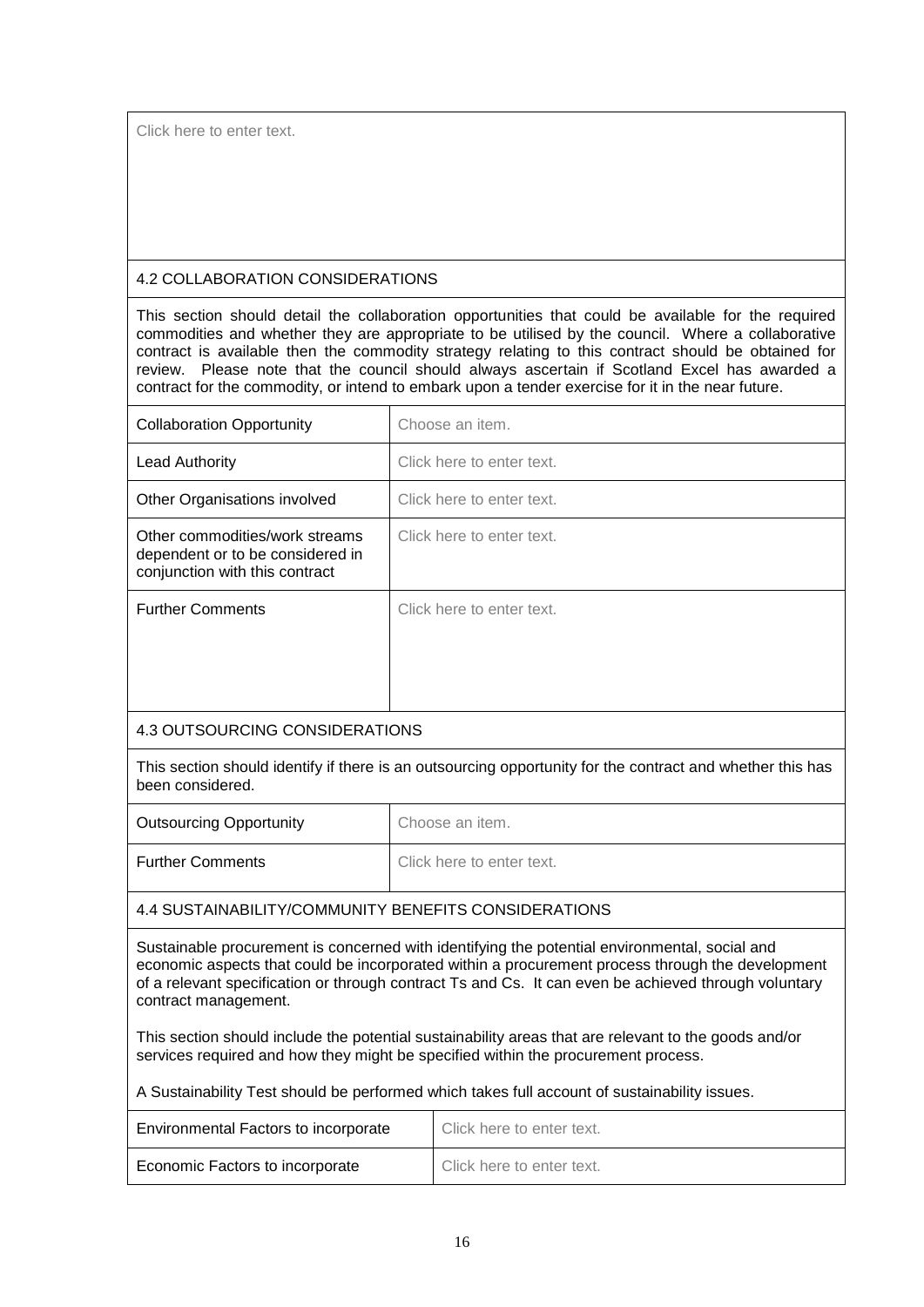| Social Factors to incorporate                                        | Click here to enter text.                                                                                                                                                                                                                                                                               |
|----------------------------------------------------------------------|---------------------------------------------------------------------------------------------------------------------------------------------------------------------------------------------------------------------------------------------------------------------------------------------------------|
| Community Benefits to incorporate                                    | Click here to enter text.                                                                                                                                                                                                                                                                               |
| 4.5 OPTION APPRAISAL                                                 |                                                                                                                                                                                                                                                                                                         |
| This section should describe the strategic option to be implemented. |                                                                                                                                                                                                                                                                                                         |
|                                                                      |                                                                                                                                                                                                                                                                                                         |
| 4.6 CONCLUSION/PROCESS TO BE ADOPTED                                 |                                                                                                                                                                                                                                                                                                         |
| Price/Quality Ratio in the Guidance Document.                        | This section should explain the reasons for the choice of procurement approach and utilise the<br>conclusions/recommendations made throughout this commodity strategy to support the decision.<br>Please refer back to relevant sections of this strategy where required. Please refer to the Suggested |
| Click here to enter text.                                            |                                                                                                                                                                                                                                                                                                         |
| Type of Procedure                                                    | Choose an item.                                                                                                                                                                                                                                                                                         |
| Procedure to be adopted                                              | Choose an item.                                                                                                                                                                                                                                                                                         |
| Can an eAuction be utilised?                                         | Choose an item.                                                                                                                                                                                                                                                                                         |
| If No (eAuction), please provide reasons                             | Click here to enter text.                                                                                                                                                                                                                                                                               |
| Contract Type                                                        | Choose an item.                                                                                                                                                                                                                                                                                         |
| Award Criteria (Price/Quality Ratio)                                 | Click here to enter text.                                                                                                                                                                                                                                                                               |

# SECTION FIVE - PROPOSED CONTRACT BENEFITS

| 5.1 CONTRACT SPEND INFORMATION (ESTIMATED)                                                           |                           |  |
|------------------------------------------------------------------------------------------------------|---------------------------|--|
| <b>Annual Contract Value</b>                                                                         | Click here to enter text. |  |
| <b>Total Contract Value</b>                                                                          | Click here to enter text. |  |
| Length of Proposed Contract Period<br>(+ Optional Extension)                                         | Click here to enter text. |  |
|                                                                                                      | Date from and to          |  |
| 5.2 PLANNED CASHABLE SAVINGS TARGET                                                                  |                           |  |
| المامسونيا والاستبراط وماليط المتاشين وماراتهما وباللويتان ومساريف والمعامسة ليستستست وسيراما لسلوسا |                           |  |

All potential procurement cashable savings identified must be verified by the council's Financial Management Unit.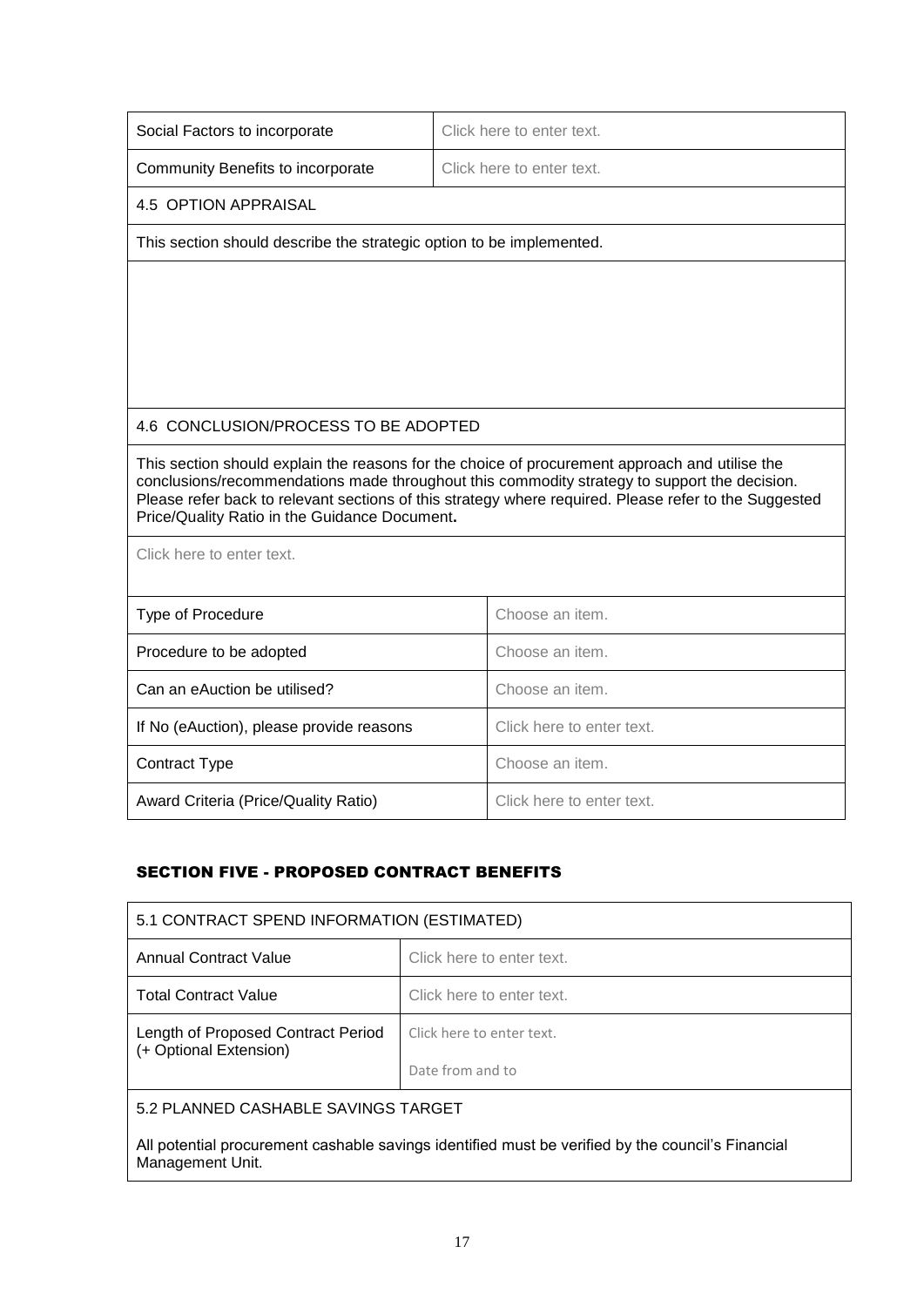| Value                                                                                                                             | Percentage                                    | Description               |                           |                              | <b>Financial Year</b>        |
|-----------------------------------------------------------------------------------------------------------------------------------|-----------------------------------------------|---------------------------|---------------------------|------------------------------|------------------------------|
| Click here to<br>enter text.                                                                                                      | Click here to<br>enter text.                  |                           | Click here to enter text. |                              | Click here to enter<br>text. |
| Click here to<br>enter text.                                                                                                      | Click here to<br>enter text.                  | Click here to enter text. |                           | Click here to enter<br>text. |                              |
| <b>Additional Comments</b>                                                                                                        |                                               |                           |                           |                              |                              |
| Click here to enter text.                                                                                                         |                                               |                           |                           |                              |                              |
|                                                                                                                                   | 5.3 PLANNED CONTRACT BENEFITS - NON-FINANCIAL |                           |                           |                              |                              |
| Description                                                                                                                       |                                               |                           |                           | Comment                      |                              |
| Click here to enter text.                                                                                                         |                                               |                           |                           | Click here to enter text.    |                              |
| Click here to enter text.                                                                                                         |                                               |                           | Click here to enter text. |                              |                              |
|                                                                                                                                   |                                               |                           |                           |                              |                              |
| This section should include the planned contract performance measures that could be incorporated<br>into the procurement process. |                                               |                           |                           |                              |                              |
| Description                                                                                                                       |                                               |                           | <b>Type</b>               | Comment                      |                              |
| Click here to enter text.                                                                                                         |                                               |                           | Choose an item.           |                              | Click here to enter text.    |
| Click here to enter text.                                                                                                         |                                               |                           | Choose an item.           |                              | Click here to enter text.    |
| Click here to enter text.                                                                                                         |                                               |                           | Choose an item.           |                              | Click here to enter text.    |
| Click here to enter text.                                                                                                         |                                               |                           | Choose an item.           |                              | Click here to enter text.    |

# SECTION SIX - PROCUREMENT PROCESS

| <b>6.1 KEY ACTIVITIES</b> |  |                        |                           |                        |                            |  |
|---------------------------|--|------------------------|---------------------------|------------------------|----------------------------|--|
| Key Milestone             |  | <b>Start Date</b>      |                           | <b>Completion Date</b> |                            |  |
| Click here to enter text. |  |                        | Click here to enter text. |                        | Click here to enter text.  |  |
| Click here to enter text. |  |                        | Click here to enter text. |                        | Click here to enter text.  |  |
| 6.2 KEY RISKS             |  |                        |                           |                        |                            |  |
| <b>Risk</b>               |  | Probability<br>(L/M/H) | Impact<br>(L/M/H)         | <b>Risk</b>            | Actions required to manage |  |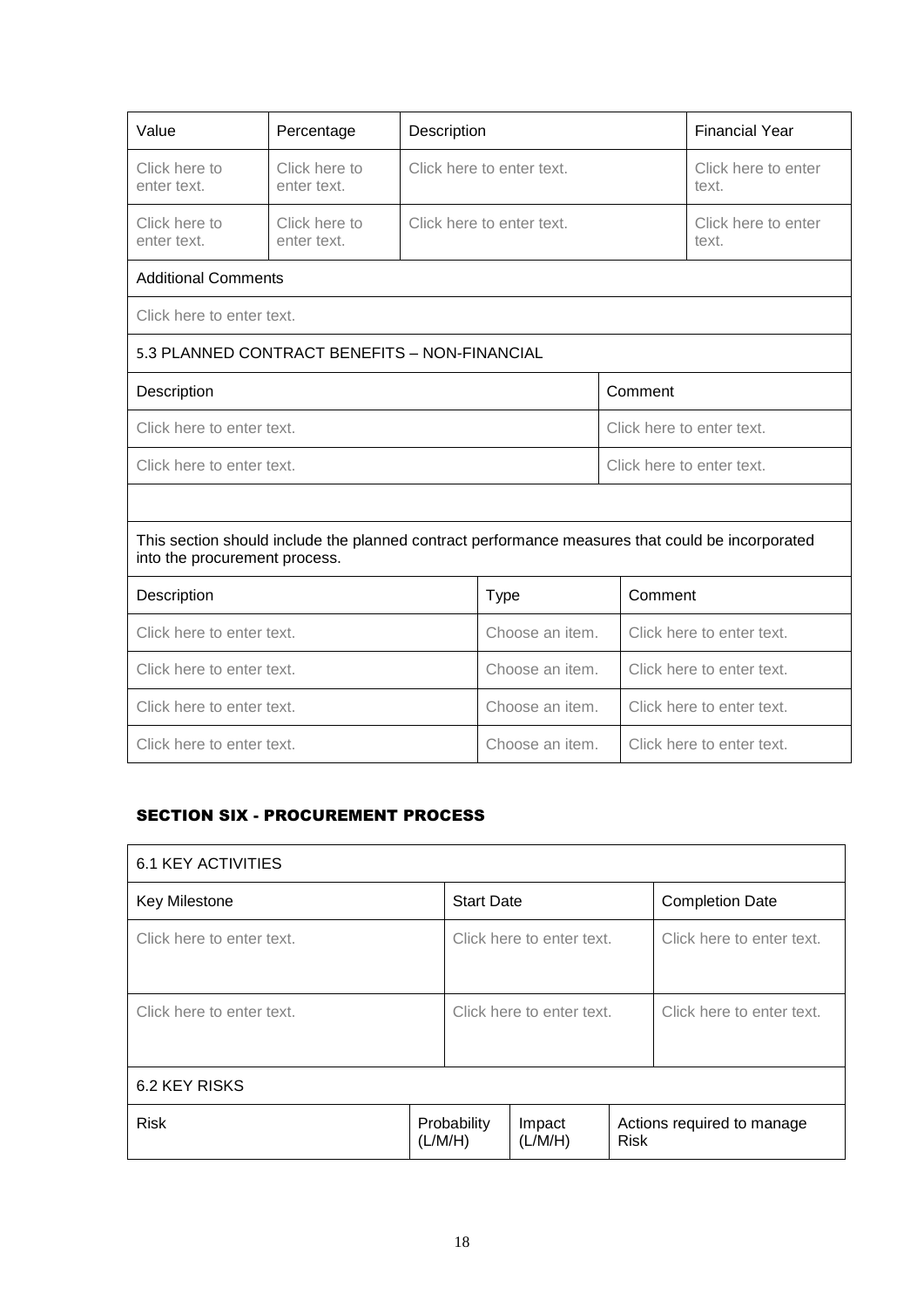| e.g. financial stability of a supplier | Click here<br>to enter<br>text. | Click here<br>to enter<br>text. | Initial Equifax financial<br>evaluation. Set up Equifax<br>alerts/triggers (ongoing through<br>the period of the contract) |
|----------------------------------------|---------------------------------|---------------------------------|----------------------------------------------------------------------------------------------------------------------------|
| Click here to enter text.              | Click here<br>to enter<br>text. | Click here<br>to enter<br>text. | Click here to enter text.                                                                                                  |

# SECTION SEVEN - STRATEGY APPROVAL

| This section of the strategy required sign off from the appropriate Manager. The relevant<br>levels are detailed below. Please delete as appropriate. |  |  |
|-------------------------------------------------------------------------------------------------------------------------------------------------------|--|--|
| CONTRACT VALUE LESS THAN £500,000                                                                                                                     |  |  |
| Signed by Service Unit Authorised Signatory                                                                                                           |  |  |
| Printed                                                                                                                                               |  |  |
| Date                                                                                                                                                  |  |  |
| Signed by Category Manager                                                                                                                            |  |  |
| Printed                                                                                                                                               |  |  |
| Date                                                                                                                                                  |  |  |
| CONTRACT VALUE OVER £500,000                                                                                                                          |  |  |
| Signed by Head of Service                                                                                                                             |  |  |
| Printed                                                                                                                                               |  |  |
| Title                                                                                                                                                 |  |  |
| Date                                                                                                                                                  |  |  |
| Signed by Corporate Procurement Manager                                                                                                               |  |  |
| Printed                                                                                                                                               |  |  |
| Date                                                                                                                                                  |  |  |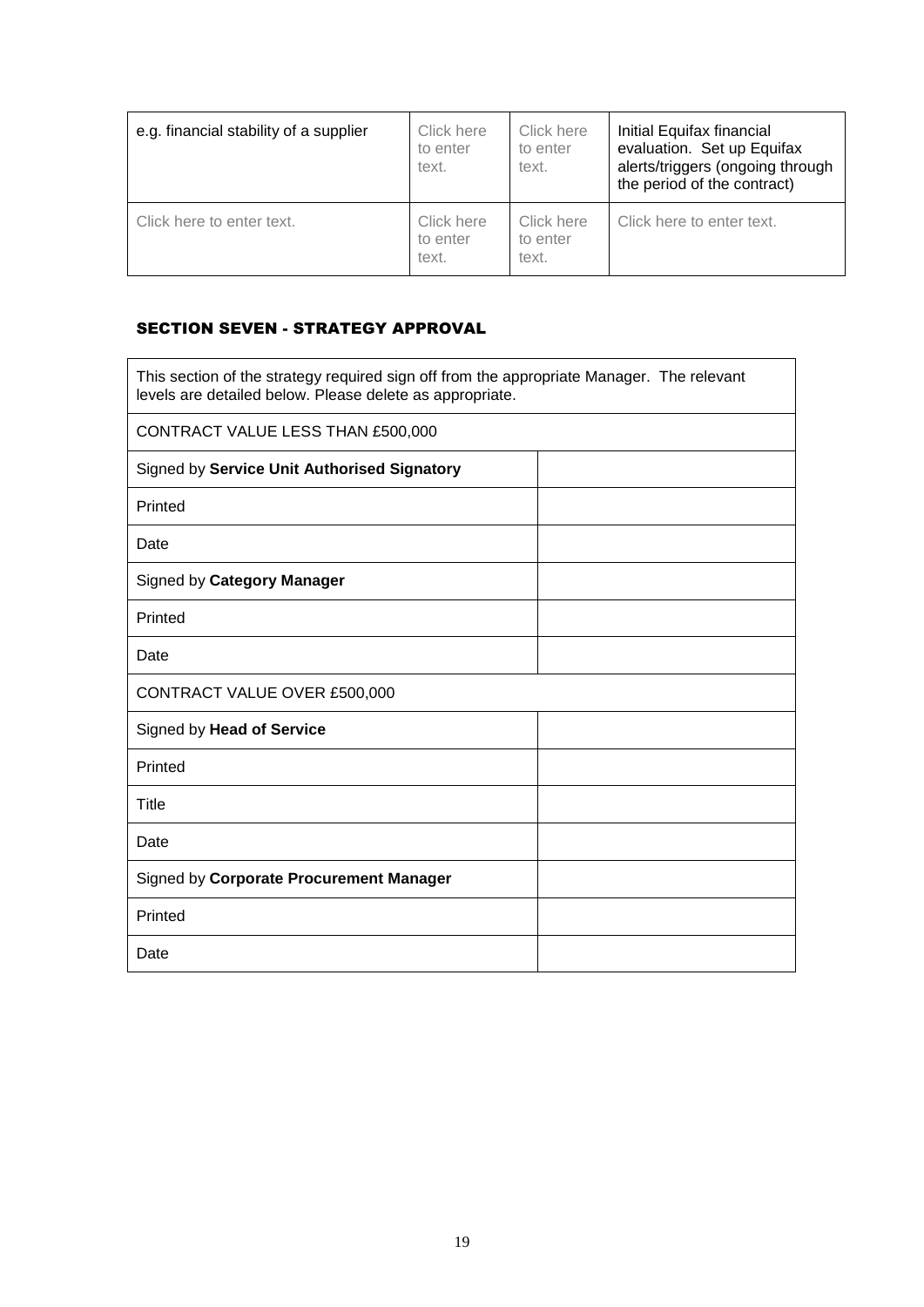#### **APPENDIX 2 - PROCUREMENT PROCESS FLOWCHARTS**

West Lothian Council Procurement Processes: Supplies, Services and Works.<br>Nome: Process does not apply to contracts covered by the Social Policy Contracts Advisory Group Process

Please ensure that:

Any in continues and the within definition of supplies, services and working choup Process.<br>
a pregnance that is within definition of supplies, services or works detailed within Appendices 7, 8 & 9 of Standing Orders<br>
c) y

21/10a

预

West Lothian

Council



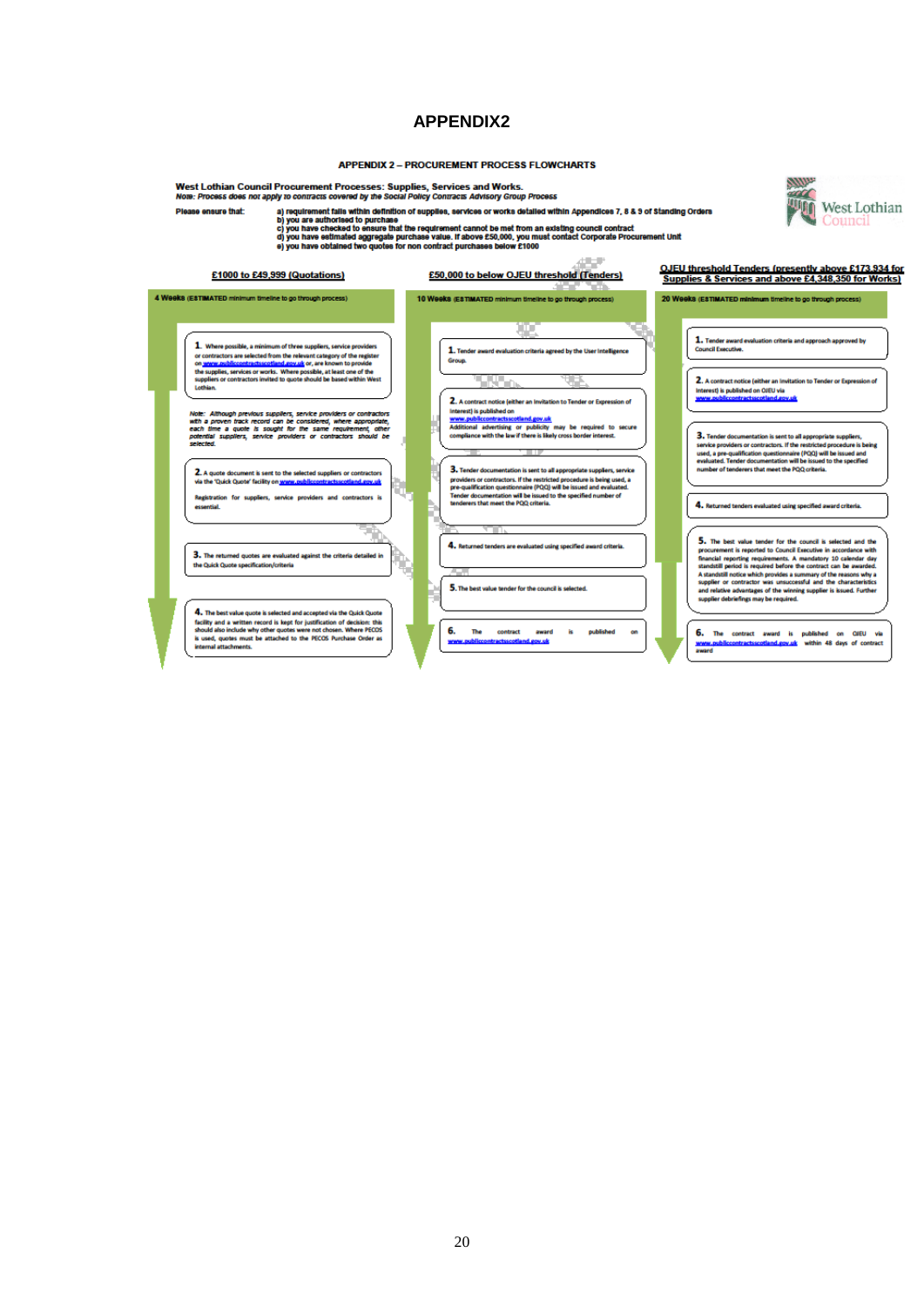# **APPENDIX 3A**

# **BUSINESS CASE TEMPLATE FOR DEPARTURE FROM STANDING ORDERS (£1,000 TO £4,999)**



# **HEAD OF SERVICE**

#### **BUSINESS CASE TEMPLATE FOR EXEMPTION FROM STANDING ORDERS FOR ORDER VALUES BETWEEN £1,000 AND £4,999**

**PLEASE NOTE THAT THIS FORM IS AN EXCEPTIONAL PROCEDURE AND IS ONLY PERMISSIBLE WHERE THE AGGREGATED PURCHASE VALUE IS BETWEEN £1,000 AND £4,999. LEAD OFFICERS SHOULD COMPLETE THIS FORM AND PASS TO THE RELEVANT HEAD OF SERVICE FOR APPROVAL.**

| <b>Service Area:</b>        |   |
|-----------------------------|---|
| <b>Lead Officer:</b>        |   |
| <b>Description of</b>       |   |
| <b>Goods/Services/Works</b> |   |
| <b>Required:</b>            |   |
| <b>One Off or Ongoing:</b>  |   |
| <b>Contract Period:</b>     |   |
| Aggregated Purchase Value:  | £ |
| Supplier(s):                |   |

**Please state reasons why this procurement cannot be subject to competition.** (*Reasons may include, but are not limited to : sole/unique supplier, geographical considerations, technical factors, urgency)*

| <b>Approvers</b>                   | <b>Signature</b> | <b>Date</b> |
|------------------------------------|------------------|-------------|
| <b>Prepared by Lead Officer</b>    |                  |             |
| (Service Area)                     |                  |             |
| <b>Approved by Head of Service</b> |                  |             |
|                                    |                  |             |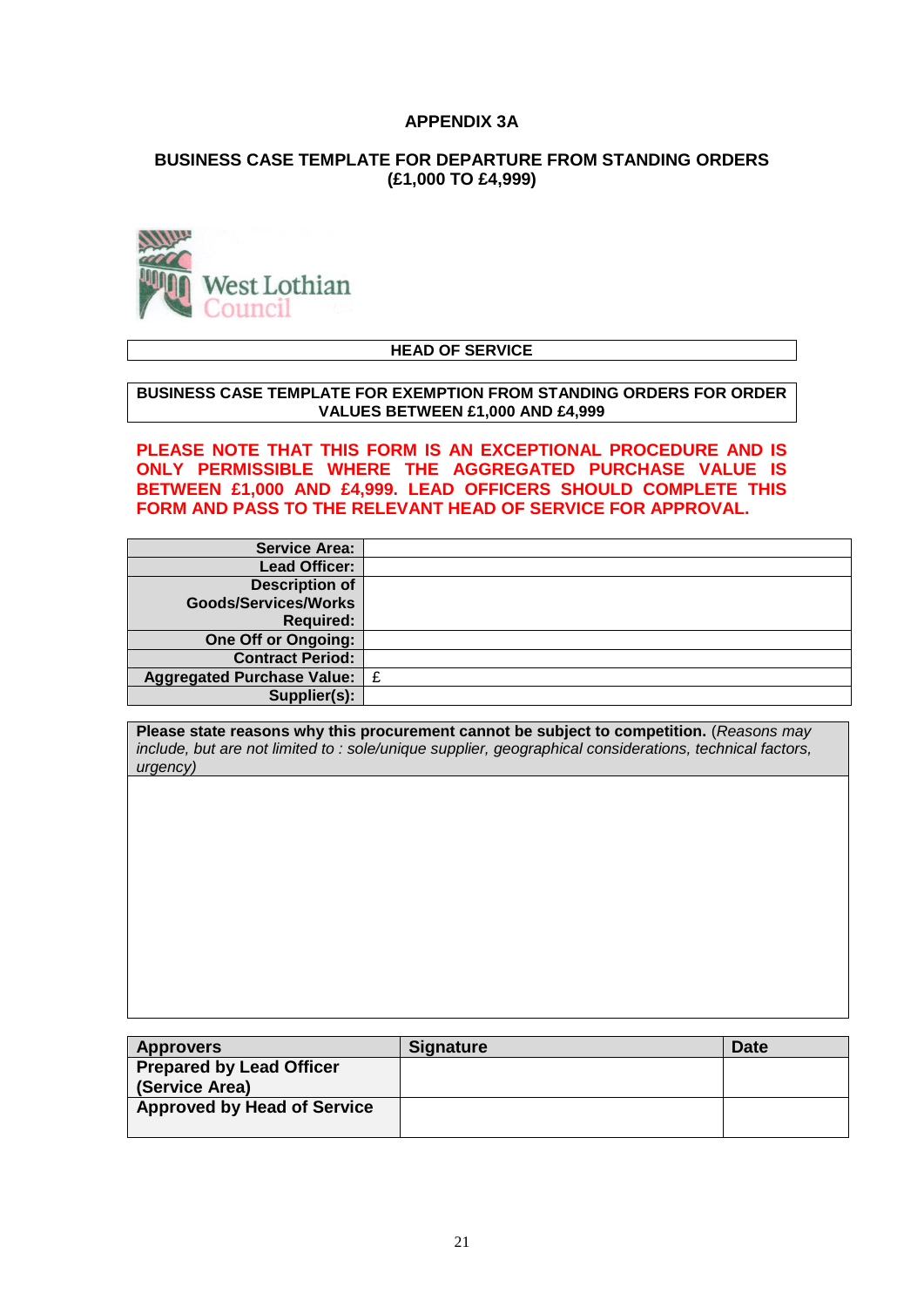# **APPENDIX 3B**

# **BUSINESS CASE TEMPLATE FOR DEPARTURE FROM STANDING ORDERS (£5,000 TO £49,999)**

# **HEAD OF CORPORATE SERVICES**

# **BUSINESS CASE TEMPLATE FOR EXEMPTION FROM STANDING ORDERS FOR ORDER VALUES BETWEEN £5,000 AND £49,999**

**PLEASE NOTE THAT THIS FORM IS AN EXCEPTIONAL PROCEDURE AND IS ONLY PERMISSIBLE WHERE THE AGGREGATED PURCHASE VALUE IS BETWEEN £5,000 AND £49,999. LEAD OFFICERS SHOULD COMPLETE THIS FORM AND PASS TO THE RELEVANT CATEGORY MANAGER IN THE CORPORATE PROCUREMENT UNIT.**

| <b>Service Area:</b>        |  |
|-----------------------------|--|
| <b>Lead Officer:</b>        |  |
| <b>Description of</b>       |  |
| <b>Goods/Services/Works</b> |  |
| <b>Required:</b>            |  |
| <b>One Off or Ongoing:</b>  |  |
| <b>Contract Period:</b>     |  |
| Aggregated Purchase   £     |  |
| Value:                      |  |
| Supplier(s):                |  |

**Please state reasons why this procurement cannot be subject to competition.**  (*Reasons may include, but are not limited to : sole/unique supplier, geographical considerations, technical factors, urgency)*

| <b>Approvers</b>                | <b>Signature</b> | <b>Date</b> |
|---------------------------------|------------------|-------------|
| <b>Prepared by Lead Officer</b> |                  |             |
| (Service Area)                  |                  |             |
| <b>Reviewed by Corporate</b>    |                  |             |
| <b>Procurement Manager</b>      |                  |             |
| <b>Approved by Head of</b>      |                  |             |
| <b>Corporate Services</b>       |                  |             |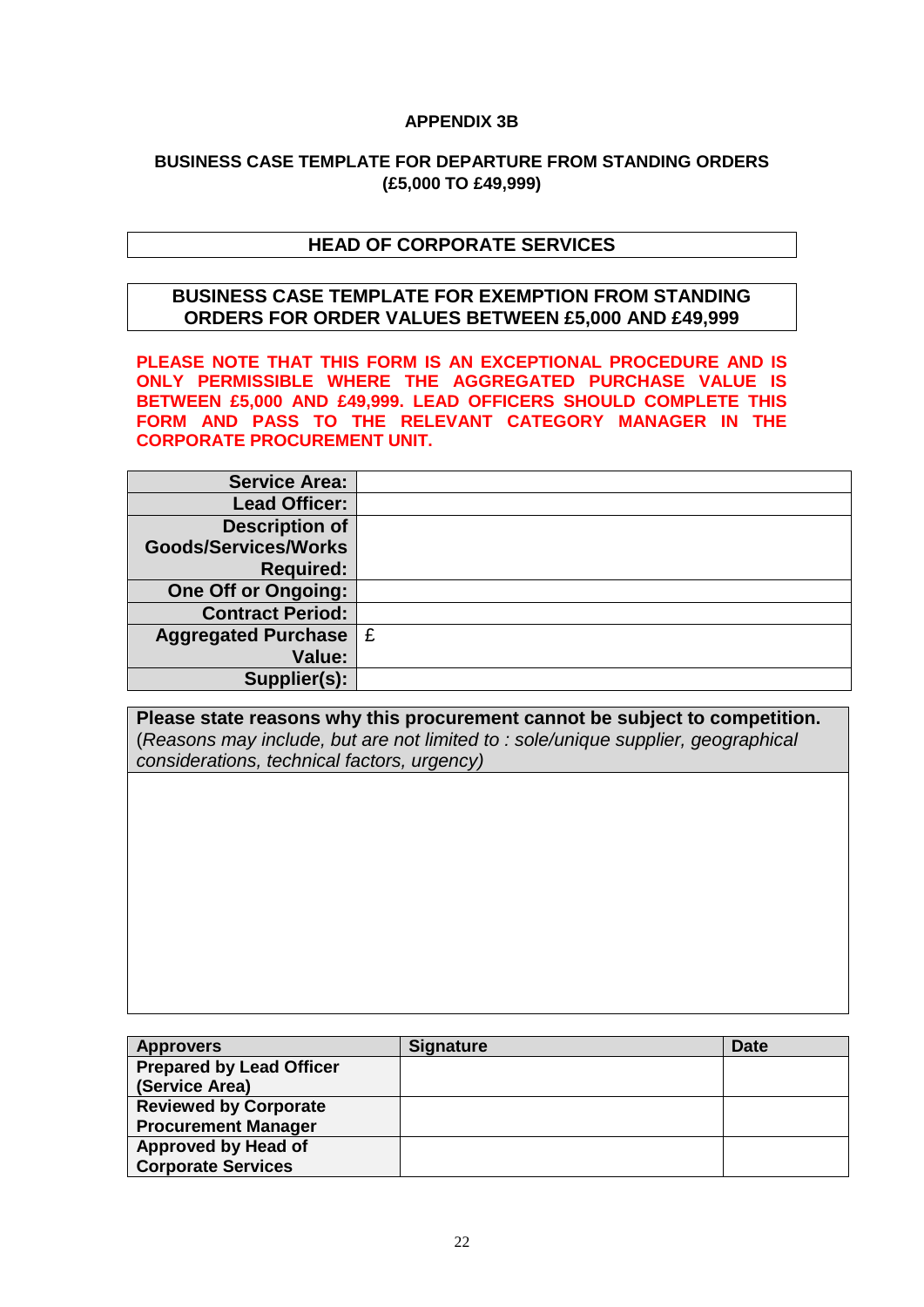# **BUSINESS CASE TEMPLATE FOR RENEWAL OR EXTENSION**



 $\mathbf{r}$ 

# **CONTRACT EXTENSION/RENEWAL AUTHORISATION**

| <b>Reference</b>                    |  |
|-------------------------------------|--|
| <b>Title</b>                        |  |
| <b>Supplier name</b>                |  |
| <b>Contract Start Date</b>          |  |
| <b>Original Contract Term &amp;</b> |  |
| <b>Extensions</b>                   |  |
| <b>Extensions to Date</b>           |  |
| <b>Original Annual Value £</b>      |  |
| <b>Actual Annual Value £</b>        |  |
| <b>Proposed Extension Period</b>    |  |
| <b>Value of Proposed</b>            |  |
| <b>Extension £</b>                  |  |

٦

| Business Case for Extension/Renewal (Please specify reasons for proposed action): |  |
|-----------------------------------------------------------------------------------|--|
|                                                                                   |  |
|                                                                                   |  |
|                                                                                   |  |
|                                                                                   |  |
|                                                                                   |  |
|                                                                                   |  |
|                                                                                   |  |
|                                                                                   |  |
|                                                                                   |  |
|                                                                                   |  |

| Procuring Officer Signature:   | Date: |
|--------------------------------|-------|
| Responsible Officer Signature: | Date: |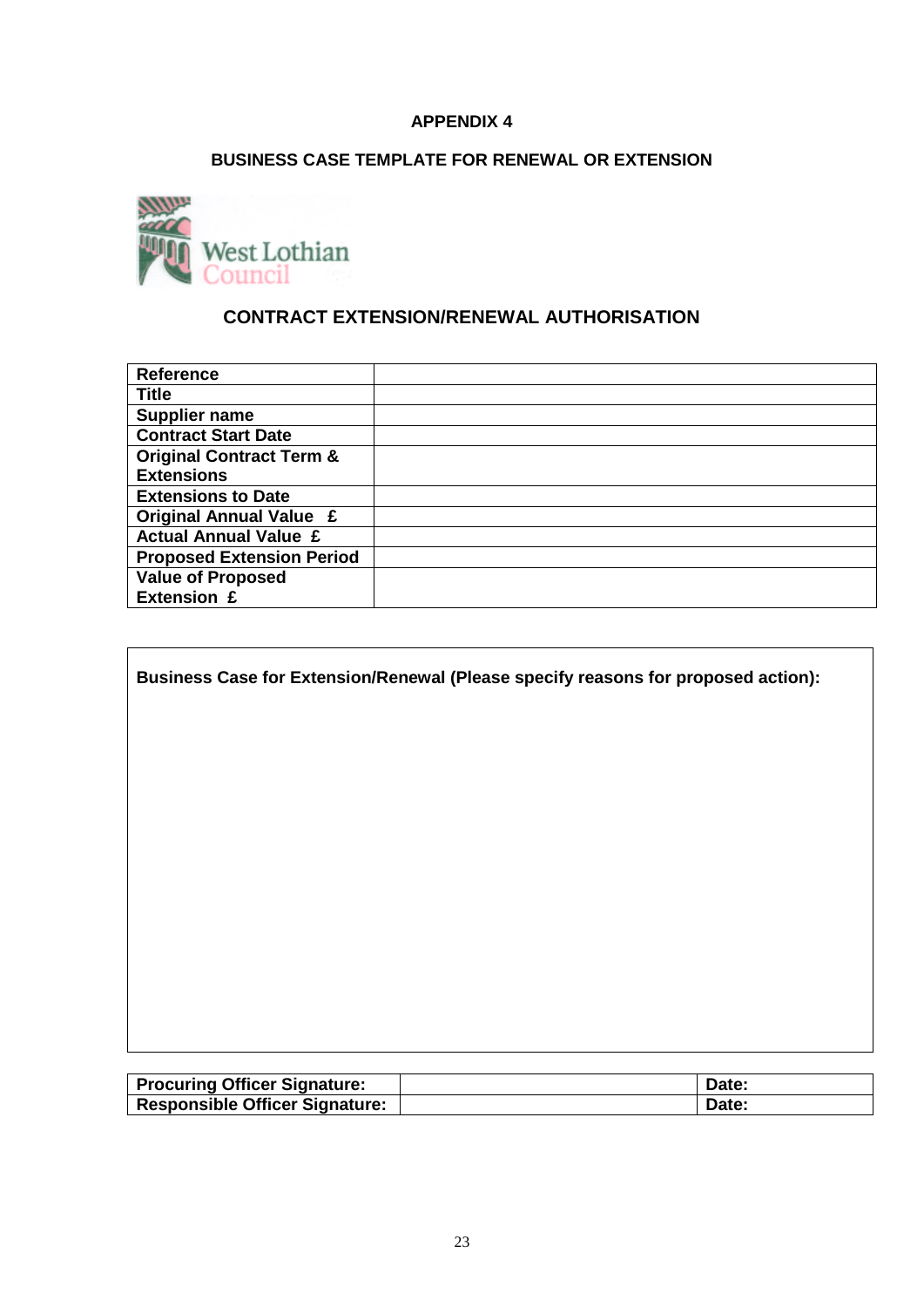# **CROSS BORDER INTEREST AND ADEQUATE ADVERTISING AND PUBLICITY**

EU and domestic procurement law categorise contracts between those above and those below a financial threshold.

For those above the threshold, detailed statutory rules apply to secure EU wide publicity and to promote equality of opportunity for all EU suppliers to bid for business.

Those detailed statutory rules do not apply to sub-threshold contracts, but it is still a legal requirement that those contracts are placed following a degree of advertising and publicity which is appropriate and proportionate to the particular contract concerned (Regulation 8(21) of the 2012 Regulations).

The short-hand way of referring to this issue is in relation to "cross border interest" – taking into account all relevant facts and circumstances, is there likely to be interest shown in the contract from a supplier based in another EU state? This Appendix sets out the relevant facts and circumstances to assist officers in answering that question, and so determining if some degree of extra-statutory advertising and publicity is called for.

Not all of these will be present in every case, and there is likely to be some degree of interaction or inter-dependence amongst them.

#### **The subject matter of the contract being evaluated**

Some contracts will be of more interest to other non-UK tenderers than others because of their subject-matter, probably combined with their value.

Those located outside Scotland may be willing to "travel" if a contract is unique in some way, or is seen to be prestigious, or to involve some element of innovation in terms of design or working practices, or is seen as the fore-runner to a potential series of similar contracts in the future.

On the other hand, a contract may not attract cross-border interest because it is runof-the mill, or will involve too much upheaval if the contract were won, or the acquisition of local or specialist knowledge is required at too much cost.

# **The estimated value of the contract**

A contract in which the value is "very modest" is not likely to have cross-border interest, whereas a contract which is "a significant amount" is likely to have that interest.

The closer the value gets to the relevant threshold, the more likely there is to be cross-border interest.

There should be some consideration about whether there is likely to be "repeat business" in future – a relatively small-value contract may become more attractive if it may be repeated and so there may be a perception of a foothold being gained in the local market.

# **The duration of the contract period**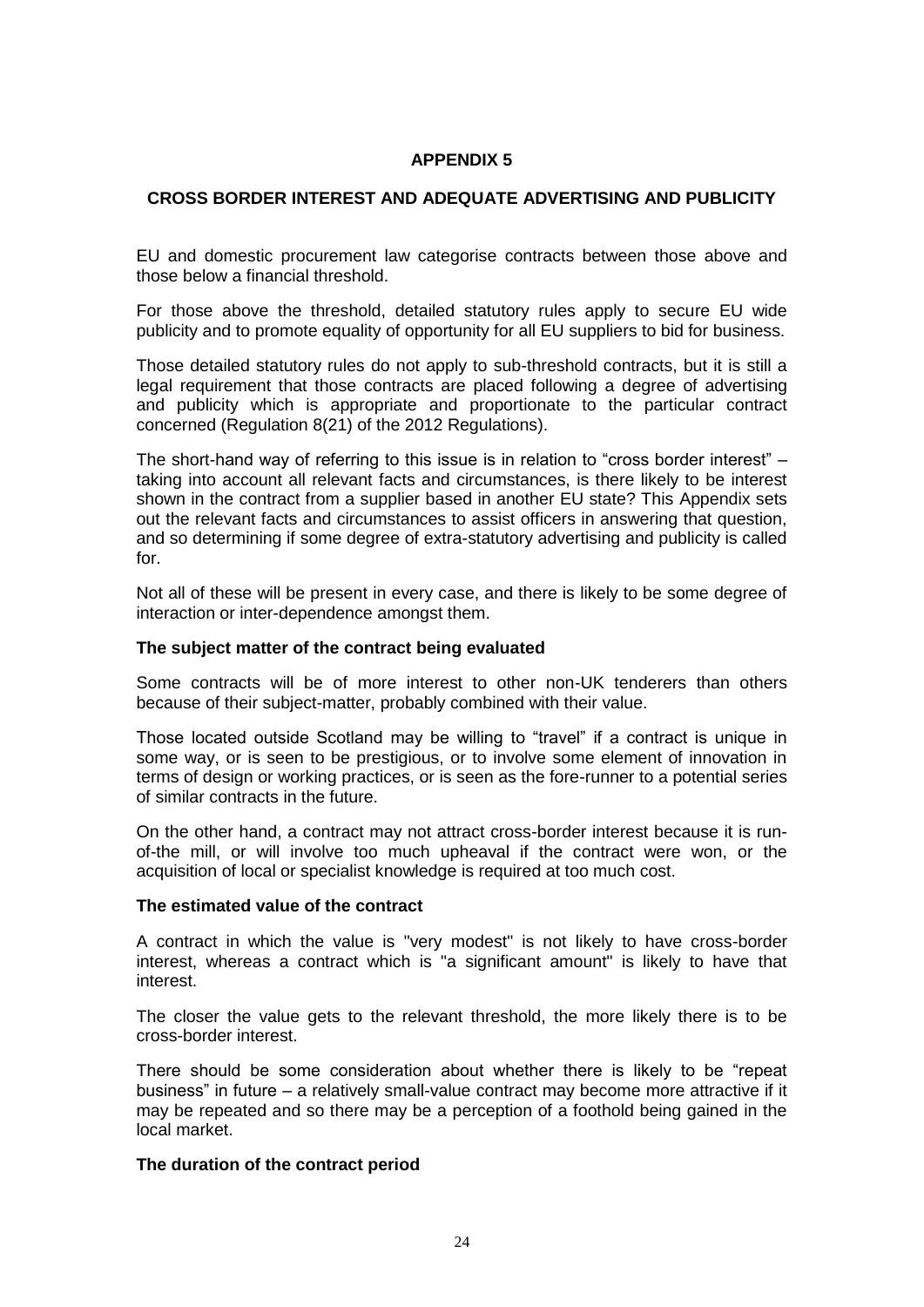A contract for, say, one year is not likely to be seen as attractive to a non-UK tenderer as one for three years. The work and expense needed to perform a contract abroad for a short period of time may not justify interest, whereas a three year period (or more) may justify the time and cost and effort involved.

There may however be instances where a tenderer is already established here, and the contract will represent add-on business and add-on value to what is already there.

# **The place of performance or delivery**

Performance of a contract close to a national border is more likely to stimulate crossborder interest.

The border concerned must be one between member states of the EU. Scotland is not a member state, so the border is the UK border, and not the border between Scotland and England.

West Lothian is reasonably far removed from the UK border with other EU member states, and where closest to the border (the east coast), is reasonably remote 9across the North Sea) from other member states.

West Lothian is therefore more likely to be successful in applying this criterion when compared, say, to Kent County Council (only 20 miles across the Channel) or to Derry City Council (immediately adjacent to part of Eire).

# **The size and structure of the market, and the general practices and habits and customs in that market**

This will involve giving some consideration to things like:-

- The number of potential tenderers is the subject-matter "ordinary" which means there are likely to be a large number of interested parties, here and abroad/
- Is this a "one-off" or specialist contract, which may make it more likely to attract foreign players?
- The way in which the market is "divided"  $-$  is it largely dominated by a handful of large providers, or is it fragmented amongst many smaller operators?
- Are the players in the market "mobile" do they tend to operate on a crossborder basis, or remain within domestic borders?

# **The experience of this council of contracts for the same subject matter and similar value**

Our own records will provide information about the source of interest in past contracts for the same sort of value and the same subject-matter. The records involved would have to be reliable and worth consideration – if we have never tested foreign interest in a particular type of contract then we will have no experience to go on.

# **The experience of other public bodies of contracts for the same subject matter and similar value**

Some process of data-sharing or benchmarking will provide data from neighbouring councils or other public bodies from which relevant information may be drawn.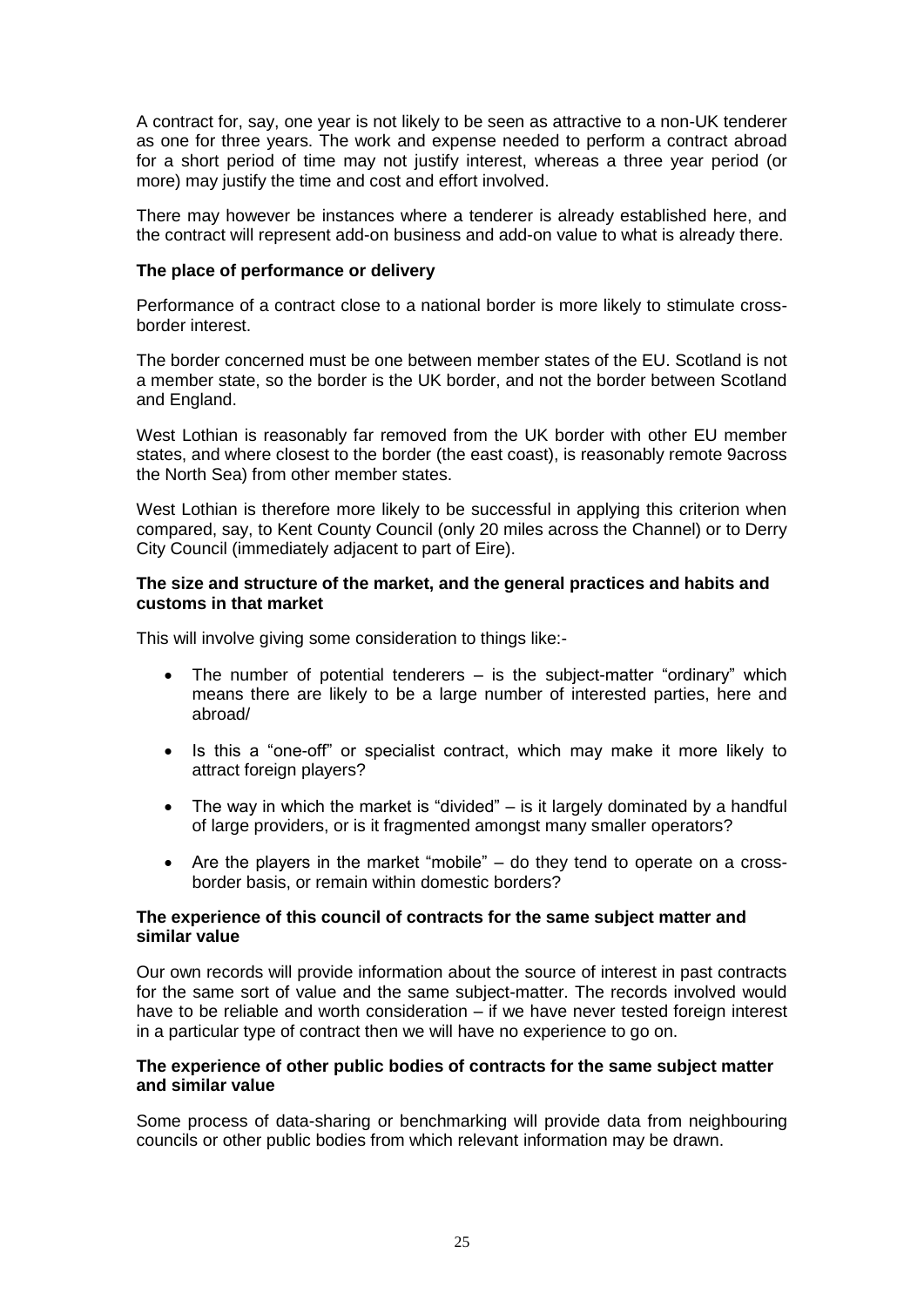# **REMIT AND SCOPE OF THE CHCP HEALTH CARE AND SUPPORT SERVICES CONTRACTS ADVISORY GROUP**

(This is an extract from the full document approved at Council Executive on 24 April 2012, and adjusted to reflect the approval by Council Executive on 4 June 2013 of "Delivering Better Procurement" and the Corporate Procurement Strategy 2013/18. The main change was the concentration of all procurement in the hands of the Head of Corporate Services, who became the sole "responsible Officer" in terms of these Standing Orders. It shows the remit and scope of the departure from the full range of Standing Orders for particular types of contract. The full document has detailed provision about the principles, approach and procedures to be applied to these contracts).

# **1. Background and Purpose**

1.1 The council makes a range of services available to specified service user groups either by providing services (on its own or in partnership) or by purchasing services from third party providers.

1.2 This document outlines the procedures which govern the procurement of Part B health, care and support services within the remit of the West Lothian Community Health and Care Partnership from third party providers to ensure that services are delivered in a non-discriminatory and transparent manner, meeting the requirements of Best Value and obtaining the best possible balance between quality and price in meeting service users' requirements.

1.3 Services to be included within these procedures are all those within the West Lothian Community Health and Care Partnership and within the scope of 'Part B services' in terms of the Public Contracts (Scotland) Regulations 2012 provided by or procured in pursuit of the council's statutory social work functions to children, adults and older people.

1.4 These procedures will: -

- Provide clear guidance to council staff about how and from where services can be purchased
- Identify the type of contract that is most appropriate to the service being procured
- Identify the process for approving specialist services
- Identify the process for specifying services
- Identify the roles and responsibilities of identified council officers
- Specify a clear and identified process for monitoring and reviewing how services are procured and delivered
- Meet the requirements of Best Value by taking the cost and quality of services into consideration when commissioning and reviewing services.

1.5 These procedures link to all internal Social Policy policies and procedures and the following guidance on the procurement of care and support services:-

Procurement of Care and Support Services, Scottish Government, Sept 2010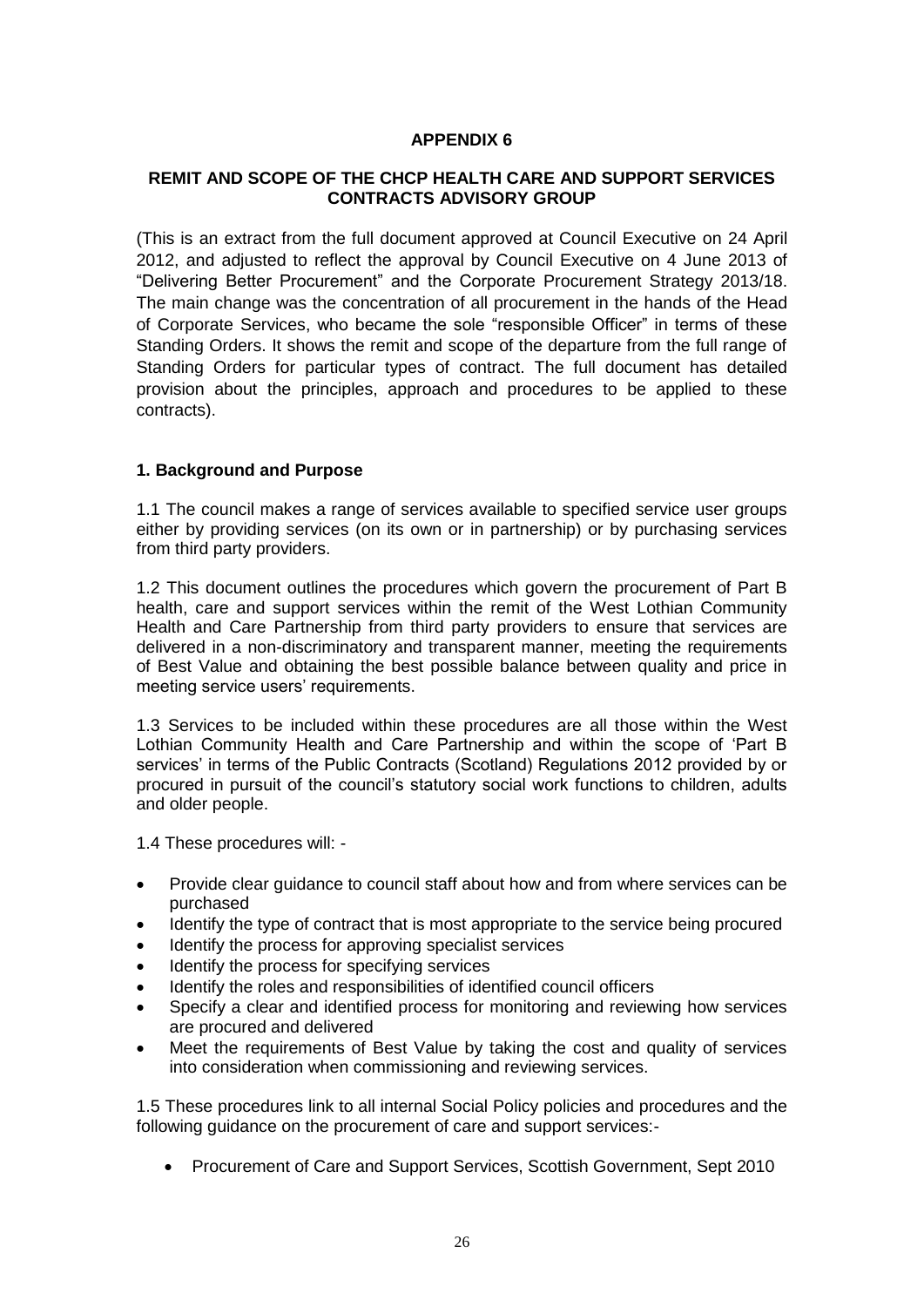Scottish Procurement Directorate: SPPN 10/2008, Social Care Procurement: Advertising and Competition.

1.6 For clarification these procedures apply to services where individual service users have chosen not to commission services themselves via self-directed support, direct payments or individual budgets.

# **2. Introduction**

2.1 The council and its partners seek to ensure that a range of services are available to meet the assessed care and support needs of people who are ordinarily resident in West Lothian. In order to do this, services are either provided directly by the council (on its own or with its partners) or purchased from Third Party providers. The Social Policy Service Statements for individual service user and carer groups outline the overall strategic direction as well as mapping the size and volume of care and support services in each service area. These will be superseded by CHCP Joint Commissioning Plans which will be subject to extensive stakeholder engagement prior to finalisation.

2.2 Services commissioned have an emphasis on devolving responsibility as close as possible to service users and carers. This dimension means that there is a difference from the commissioning of other types of service, as there is generally a need to continue to work with providers where service user choice indicates the continuation of such services.

2.3 The council's Corporate Plan recognises the need for a service response to meet the outcomes and needs of individuals and communities through working with agencies across the public, private, third and voluntary sectors to make best use of the mixed economy of care and support provision.

2.4 It is recognised that care and support service providers operate within a specialist market. It is proposed that the CHCP Joint Commissioning Strategy and CHCP Joint Commissioning Plans will outline the council's future overarching approach to the commissioning and contracting of CHCP health, care and support services in West Lothian which acknowledges the complex nature of service provision.

**…**

# **6. Council and Legal Requirements**

6.1 The fundamental requirement of social work legislation is to meet the assessed needs of the council's service users. (see West Lothian Council Policy on the Commissioning and Provision of Social Policy Services). In approving these Procedures Council Executive authorisation will permit officers of the council to identify:-

- The services required to be procured
- Type of contracting to be utilised
- Appropriate procurement mechanism.

6.2 The Council Executive will receive annual notification of the award of contracts based on the process outlined within these procedures. The Social Policy PDSP will receive 6 monthly updates of awards of notification of contracts.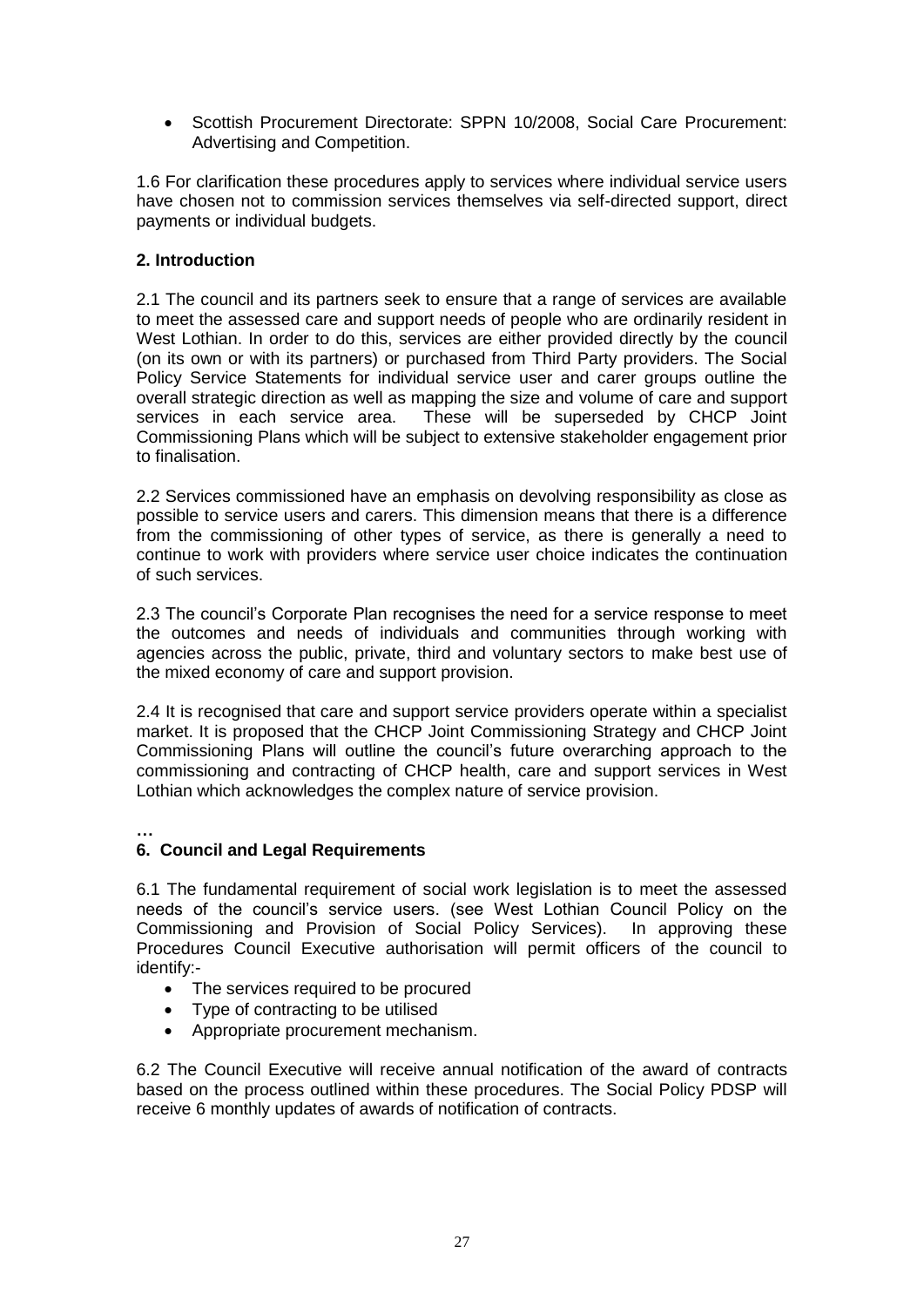6.3 Council Standing Orders require that all contracts and extensions to contracts must be made in terms of the relevant legislative framework, the EU procurement rules, council policy and the council's duty to achieve Best Value.

6.4 Currently the European Union's Public Procurement rules have limited application to health, care and support services therefore fewer requirements of the 2012 Procurement Regulations apply.

6.5 Health, care and support services are classed as "Residual (Part B) Services" and therefore such contracts are not subject to the normal EU tendering regimes. Council Standing Orders enable the delegation of responsibility for contracting of services to the Responsible Officers, through appropriate committees, and through Procurement Services.

6.6 The Council Executive has an overarching responsibility for the commissioning and contracting of care and support services and the authority to decide how these services will be contracted. All CHCP contract awards for care and support services will be notified to the Council Executive annually. Council Standing Orders also allows the delegation through the Responsible Officer to the appropriate procurement officer.

6.7 Where there is any doubt as to whether a particular contract is subject to the EU Procurement or other rules, the council's Procurement Team and Legal Services will be consulted accordingly. Although not currently a requirement of standing orders it is proposed that, in most circumstances, externally purchased Social Policy services shall be subject to a contractual arrangement.

6.8 The process for seeking providers and awarding contracts is outlined in Sections 8 to 10 below and aims to meet the legal and reporting requirements of the Council as well as identifying clear lines of accountability.

6.9 Council Standing Orders in relation to contracting of services generally apply in cases where the legislative framework requires competition or where a decision has been taken by the council, a committee or sub-committee of the council or an officer, as the case may be, to contract for services externally. For CHCP services this means:-

- Social Policy will, in most circumstances, commission contracts for the provision of these services under delegation from Procurement Services
- Standing Orders allows the Council or a Committee to decide that the Standing Orders, or parts of them, shall not apply to a specific contract. The approval by the Council Executive of these procurement procedures will allow contracts to be let by without following a formal tender process, providing Best Value principles, as outlined in this procedure, are followed
- 6.10 The Responsible Officer will:-
	- Report annually to the Council Executive on the contracts awarded, extended or renewed
	- Report biannually to Social Policy PDSP
	- Ensure that the award of any contract which exceeds the EU threshold applying to Part A services is dispatched to the OJEU for publication within 48 days of the contract award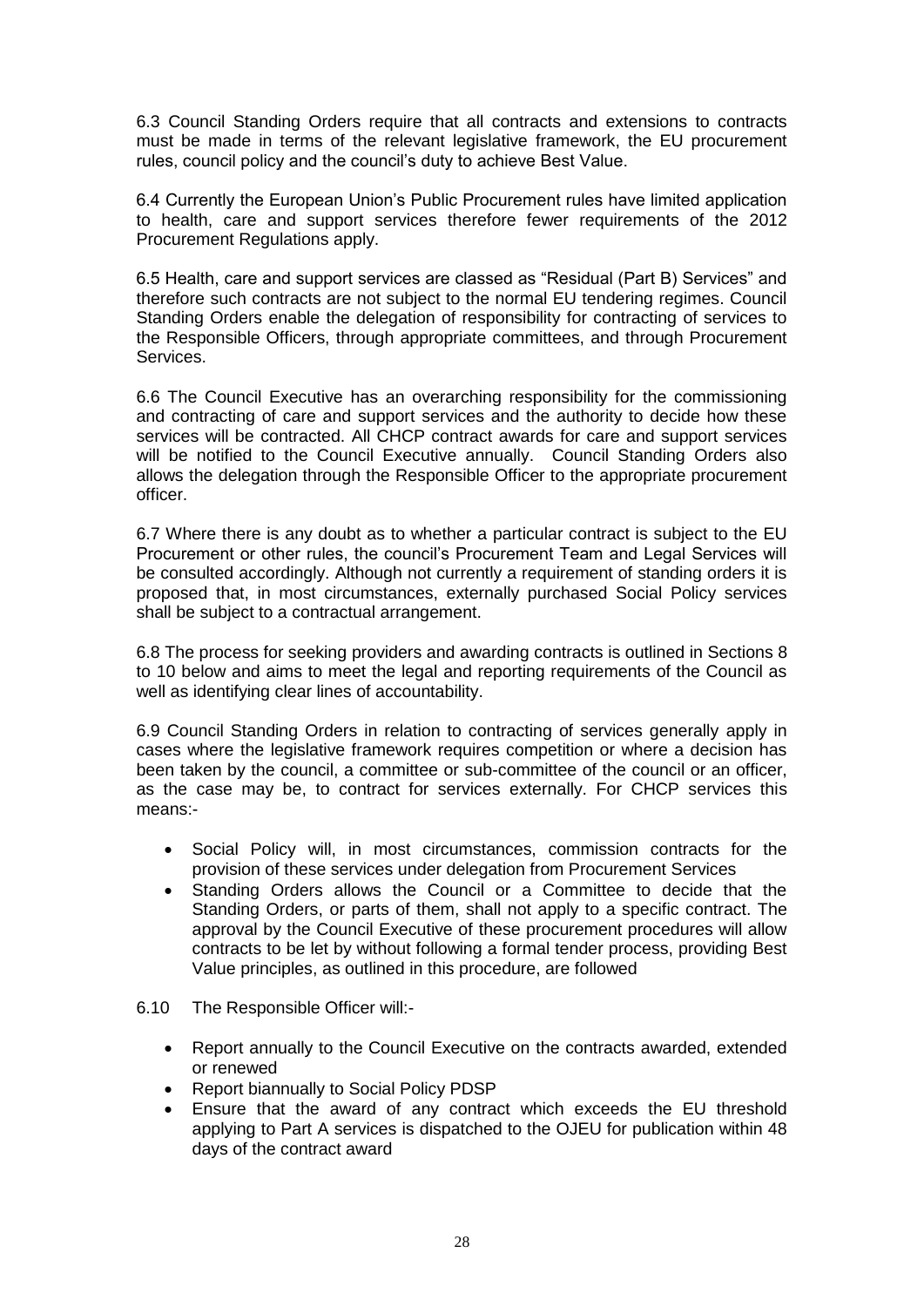- Include the details of these contract awards in the annual statistical returns to the Scottish Government
- Add details of the contract awards into the council's corporate contract register
- Comply with provisions of Standing Orders in relation to delegation and training of officers, procurement strategies, use of standard terms of contract, use of the Contracts Register, use of framework agreements and collaborative arrangements, contract monitoring, and reporting to committee and PDSP

# **Contracts Advisory Group**

8.13 The CHCP **Contracts Advisory Group** will have representatives from the council's Procurement Team, Legal Services, Corporate Finance and relevant Social Policy and Health staff and will meet on a 6 weekly basis. Contracts will be notified to the **Contracts Advisory Group** and a record kept of the contracts including contract award in both the centralised and corporate register. The remit of the Contracts Advisory Group will be to advise and assist the Responsible Officer in:-

- Exercising delegated powers in relation to the procurement, commissioning and monitoring of Care and Support Services
- Achieving best value for the council in the provision and procurement of Care and Support Services
- Taking action to promote and enforce compliance by the providers of Care and Support Services with qualitative and quantitative contractual standards
- Complying with the council's Standing Orders for Contracts and its Corporate Procurement Procedures, where applicable
- Adhering to the statutory regime, domestic and European, and including government guidance, governing the procurement of these services

8.14 All Social Policy Senior Managers and Social Policy staff responsible for commissioning and contracting will consult with the Contracts Advisory Group and Responsible Officer on service contracts. This will allow:-

- Decision making about future service usage sufficiently in advance of the termination or renewal of a contract
- A fully considered position to be taken regarding continuing or terminating contracted services
- List of contracted services and service costs to be maintained
- Group manager /team manager to ensure that generic services are purchased from contracted providers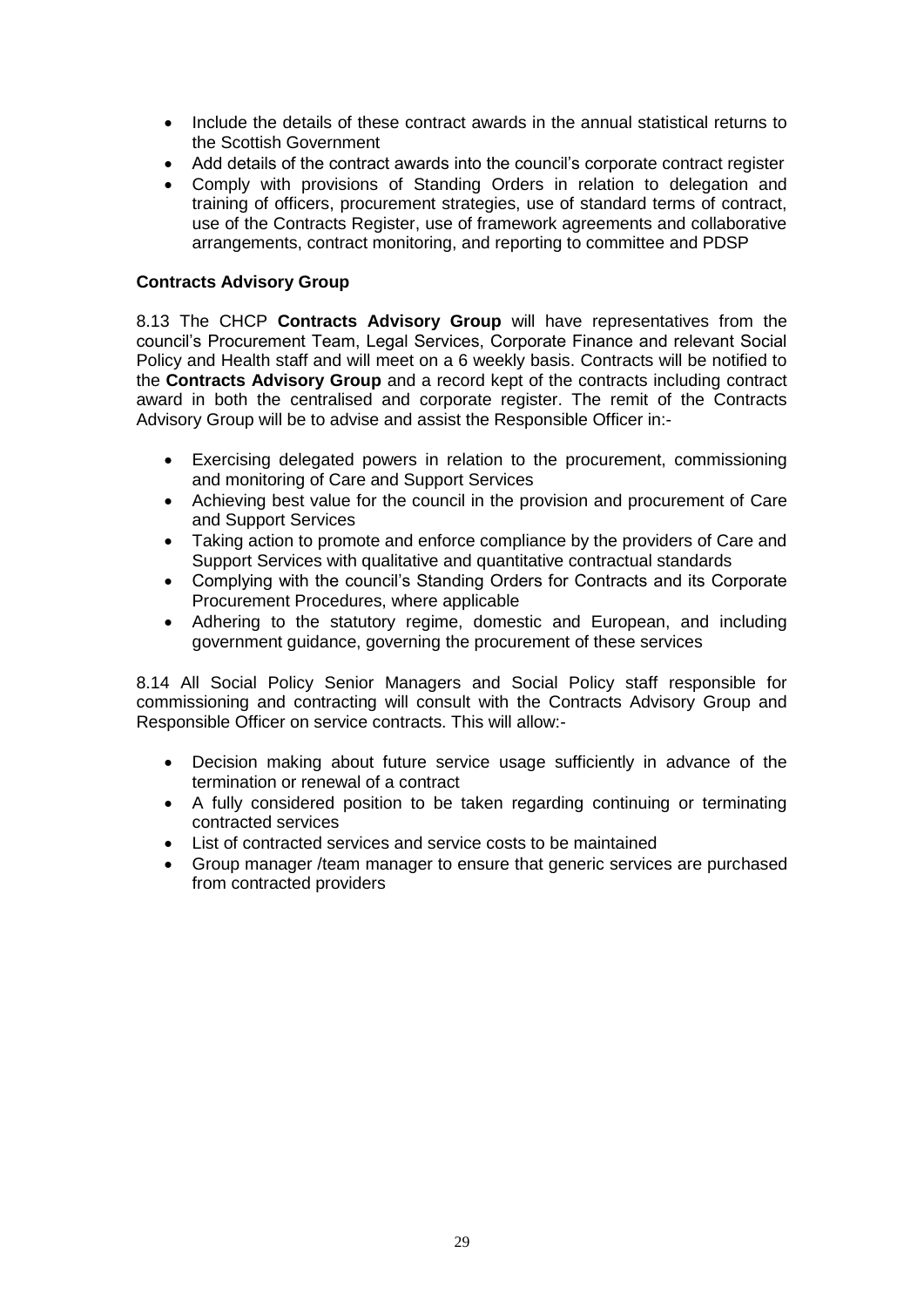# **"PART A" SERVICES**

# *(Schedule 3 to the 2012 Regulations)*

Maintenance and repair services (excluding the fabric of buildings and other constructions)

Land transport services, including armoured car and courier services, except transport of mail and transport by rail

Air transport services of passengers and freight, except transport of mail

Transport of mail by land, other than by rail, and by air

Telecommunications services

Financial services – insurance services, and banking and investment services

Computer and related services

Research and development services where the benefits accrue exclusively to the contracting authority for its use in the conduct of its own affairs and the services are to be wholly paid for by the contracting authority

Accounting, auditing and bookkeeping services

Market research and public opinion polling services

Management consultancy services and related services (excluding arbitration and conciliation)

Architectural services; engineering services and integrated engineering services; urban planning and landscape engineering services; related scientific and technical consulting services; technical testing and analysis services

Advertising services

Building-cleaning services and property management services

Publishing and printing services on a fee or contract basis

Sewage and refuse disposal services; sanitation and similar services

(Excluded: services involving acquisition or rental, by whatever financial procedures, of land, existing buildings, or other immovable property or concerning rights thereon)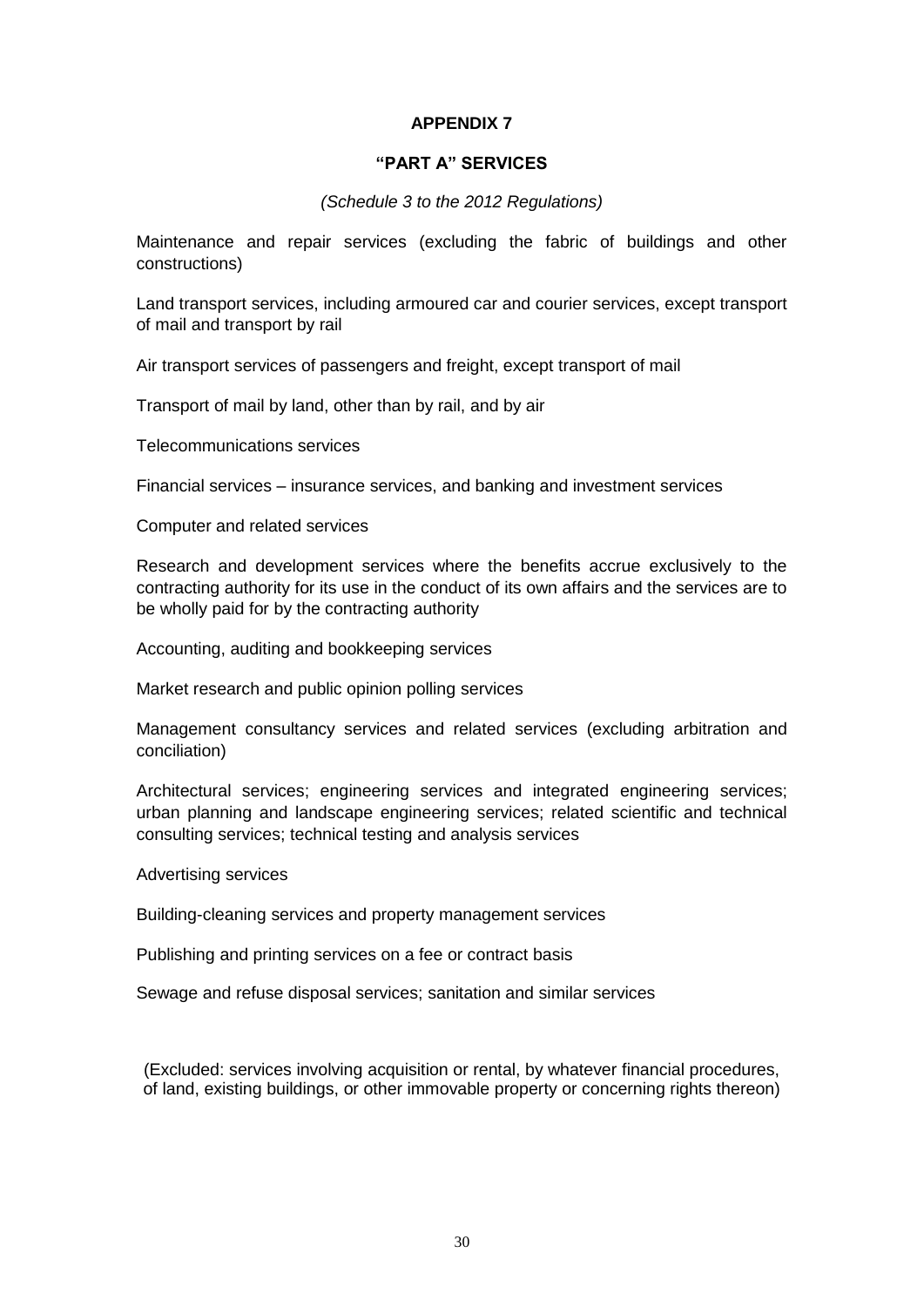# **"PART B" SERVICES**

*(Schedule 3 to the 2015 Regulations)*

Hotel and restaurant services Rail transport Water transport services Supporting and auxiliary transport services Legal services Personnel placement and supply services Investigation and security services, except armoured car services Education and vocational education services Health and social services Recreational, cultural and sporting services Other services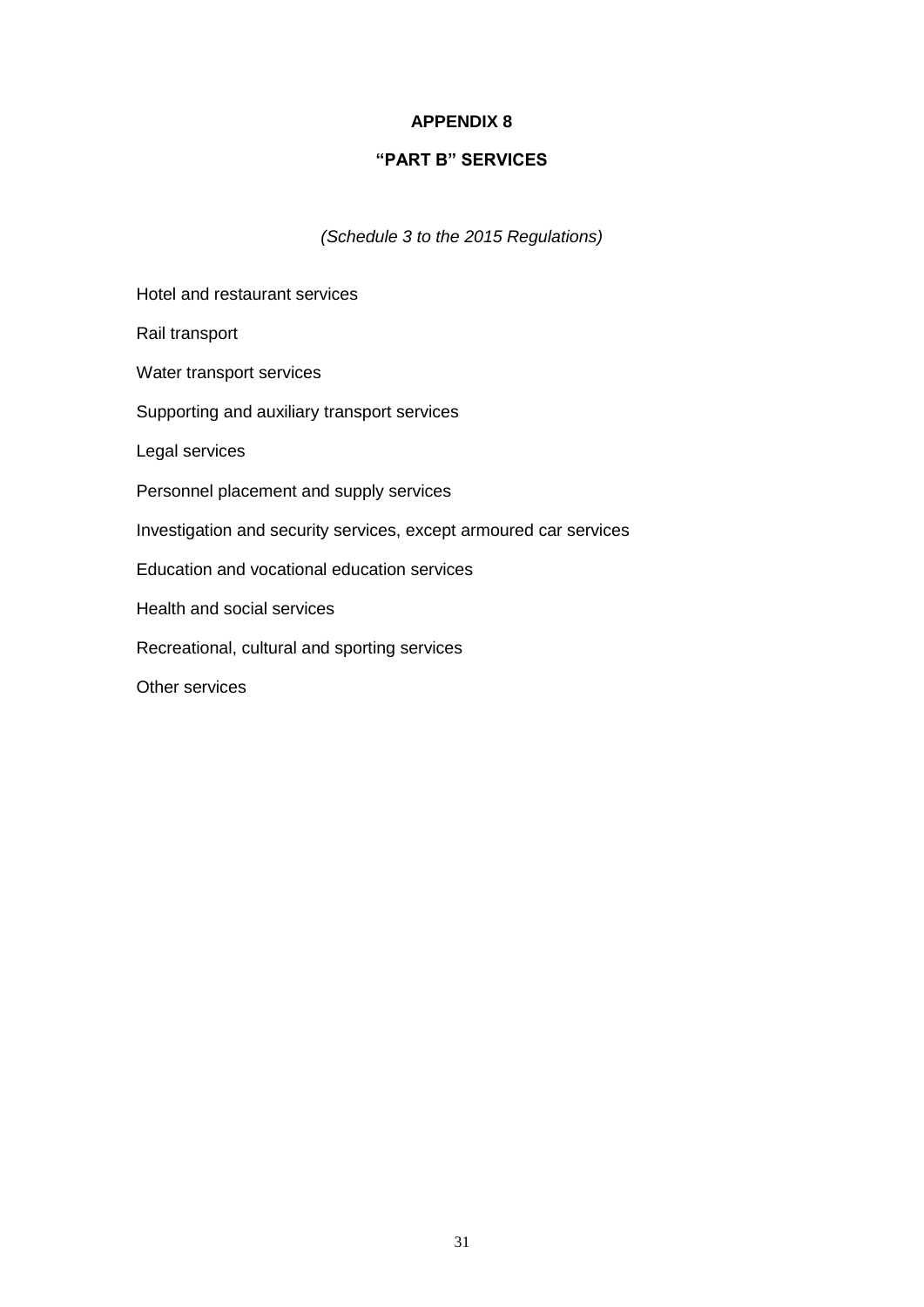# **WORKS**

# *(Schedule 2 to the 2015 Regulations)*

# **Construction**

Construction of new buildings and works, restoring and common repairs

Site preparation - demolition of buildings and other structures, clearing of building sites

Demolition and wrecking of buildings - earth moving, excavation, landfill, levelling and grading of construction sites, trench digging, rock removal, blasting, etc., site preparation for mining, overburden removal and other development and preparation of mineral properties and sites, building site drainage, drainage of agricultural or forestry land

# Test drilling and boring

Test drilling, test boring and core sampling for construction, geophysical, geological or similar purposes

# Building of complete constructions or parts thereof; civil engineering

General construction of buildings and civil engineering works - construction of all types of buildings, construction of civil engineering constructions, bridges, including those for elevated highways, viaducts, tunnels and subways, long-distance pipelines, communication and power lines, urban pipelines, urban communication and power lines, ancillary urban works, assembly and erection of prefabricated constructions on the site (excluding the erection of complete prefabricated constructions from selfmanufactured parts not of concrete)

Erection of roof covering and frames - erection of roofs, roof covering, waterproofing

Construction of highways, roads, airfields and sports facilities - construction of highways, streets, roads, other vehicular and pedestrian ways, construction of railways, construction of airfield runways, construction work, other than buildings, for stadiums, swimming pools, gymnasiums, tennis courts, golf courses and other sports installations, painting of markings on road surfaces and car parks

Construction of water projects - construction of waterways, harbour and river works, pleasure ports (marinas), locks, etc., construction of dams and dykes, dredging, subsurface work

Other construction work involving special trades - construction activities specialising in one aspect common to different kinds of structures, requiring specialised skill or equipment, construction of foundations, including pile driving, water well drilling and construction, shaft sinking, erection of non-self-manufactured steel elements, steel bending, bricklaying and stone setting, scaffolds and work platform erecting and dismantling, including renting of scaffolds and work platforms, erection of chimneys and industrial ovens